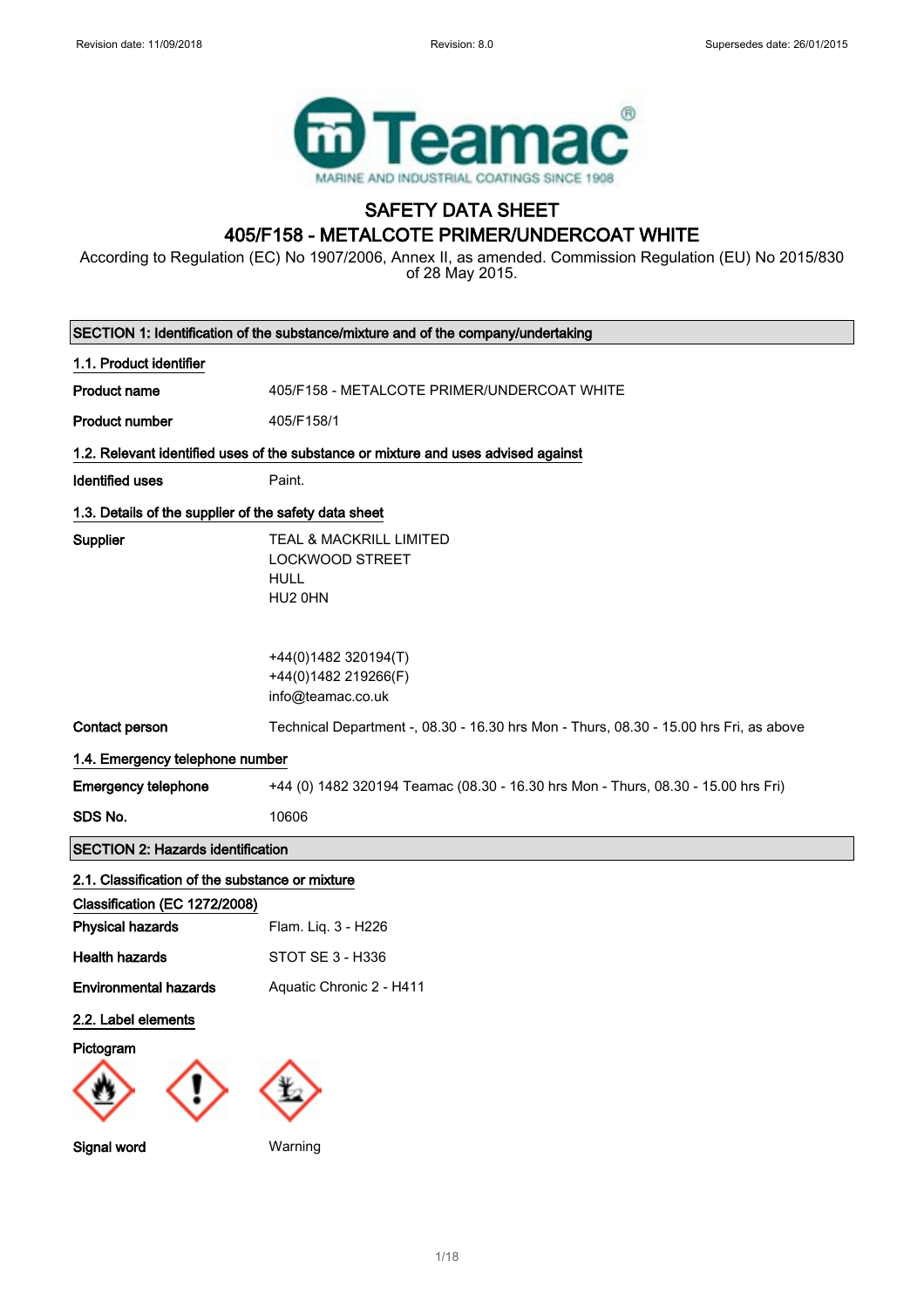| <b>Hazard statements</b>          | EUH208 Contains 2-BUTANONE OXIME. May produce an allergic reaction.<br>H226 Flammable liquid and vapour.<br>H336 May cause drowsiness or dizziness.<br>H411 Toxic to aquatic life with long lasting effects.                                                                                                                                                                                                                                                                                                                                                                                                                                                                                                                                                                                                                 |
|-----------------------------------|------------------------------------------------------------------------------------------------------------------------------------------------------------------------------------------------------------------------------------------------------------------------------------------------------------------------------------------------------------------------------------------------------------------------------------------------------------------------------------------------------------------------------------------------------------------------------------------------------------------------------------------------------------------------------------------------------------------------------------------------------------------------------------------------------------------------------|
| <b>Precautionary statements</b>   | P102 Keep out of reach of children.<br>P101 If medical advice is needed, have product container or label at hand.<br>P210 Keep away from heat, hot surfaces, sparks, open flames and other ignition sources. No<br>smoking.<br>P261 Avoid breathing vapour/ spray.<br>P271 Use only outdoors or in a well-ventilated area.<br>P273 Avoid release to the environment.<br>P280 Wear protective gloves/ protective clothing/ eye protection/ face protection.<br>P303+P361+P353 IF ON SKIN (or hair): Take off immediately all contaminated clothing.<br>Rinse skin with water or shower.<br>P305+P351+P338 IF IN EYES: Rinse cautiously with water for several minutes. Remove<br>contact lenses, if present and easy to do. Continue rinsing.<br>P501 Dispose of contents/ container in accordance with national regulations. |
| Supplemental label<br>information | EUH066 Repeated exposure may cause skin dryness or cracking.                                                                                                                                                                                                                                                                                                                                                                                                                                                                                                                                                                                                                                                                                                                                                                 |
| Contains                          | HYDROCARBONS, C9-C11, <2% AROMATICS                                                                                                                                                                                                                                                                                                                                                                                                                                                                                                                                                                                                                                                                                                                                                                                          |
| statements                        | Supplementary precautionary P304+P340 IF INHALED: Remove person to fresh air and keep comfortable for breathing.<br>P370+P378 In case of fire: Use foam, carbon dioxide, dry powder or water fog to extinguish.<br>P403+P233 Store in a well-ventilated place. Keep container tightly closed.                                                                                                                                                                                                                                                                                                                                                                                                                                                                                                                                |

## 2.3. Other hazards

This substance is not classified as PBT or vPvB according to current EU criteria.

| <b>SECTION 3: Composition/information on ingredients</b> |                      |                                           |        |
|----------------------------------------------------------|----------------------|-------------------------------------------|--------|
| 3.2. Mixtures                                            |                      |                                           |        |
| HYDROCARBONS, C9-C11, <2% AROMATICS                      |                      |                                           | 10-30% |
| $CAS$ number: $-$                                        | EC number: 919-857-5 | REACH registration number: 01-            |        |
|                                                          |                      | 2119463258-33-XXXX                        |        |
| Classification                                           |                      | Classification (67/548/EEC or 1999/45/EC) |        |
| Flam. Liq. 3 - H226                                      |                      | Xn; R65. R10, R66, R67.                   |        |
| STOT SE 3 - H336                                         |                      |                                           |        |
| Asp. Tox. 1 - H304                                       |                      |                                           |        |
|                                                          |                      |                                           |        |
| Calcium Carbonate                                        |                      |                                           | 10-30% |
| CAS number: 1317-65-3                                    | EC number: 215-279-6 |                                           |        |
| Classification<br>Not Classified                         |                      | Classification (67/548/EEC or 1999/45/EC) |        |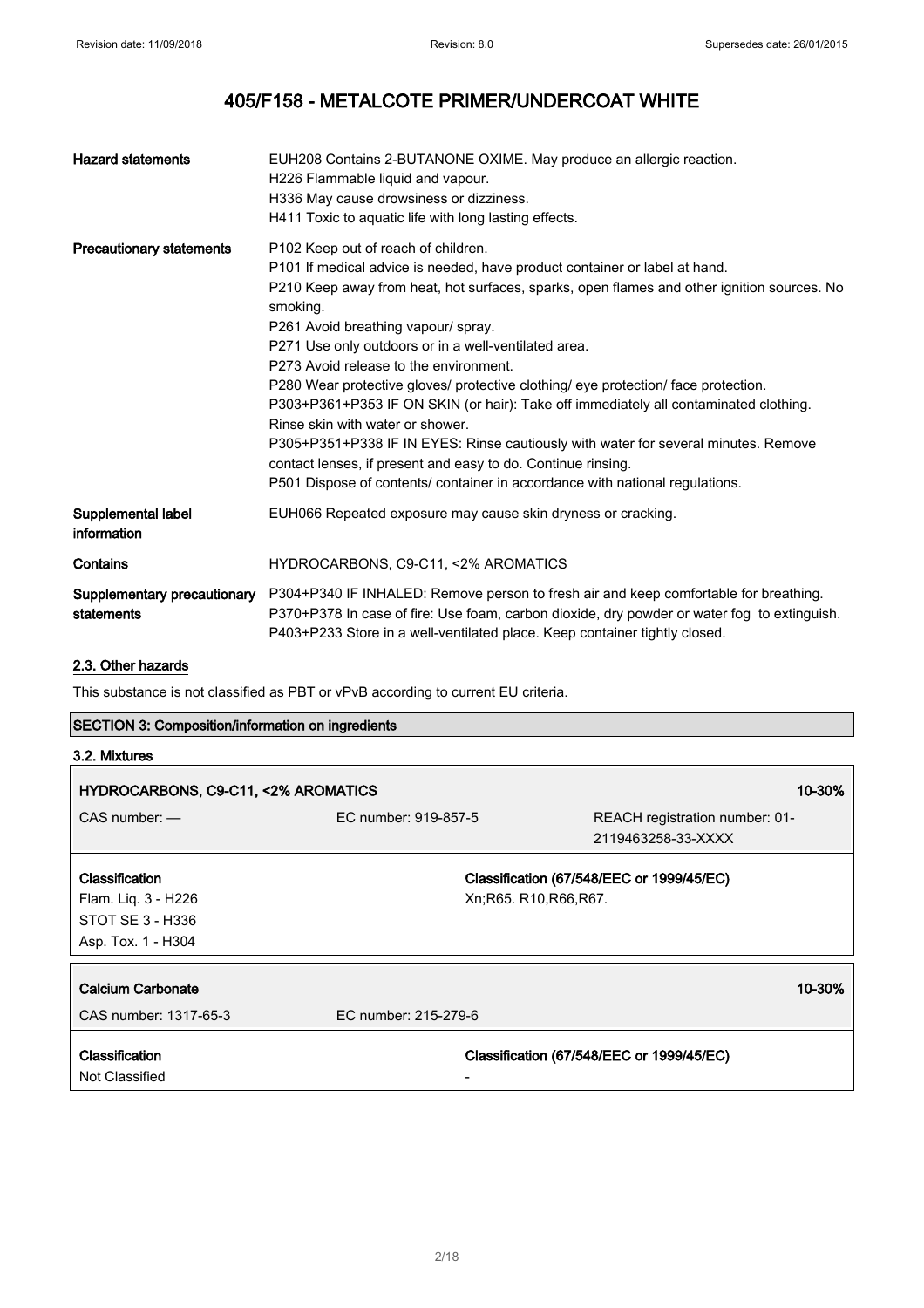| <b>Titanium Dioxide</b>                                              |                          |                                    |                                                      | 10-30% |
|----------------------------------------------------------------------|--------------------------|------------------------------------|------------------------------------------------------|--------|
| CAS number: 13463-67-7                                               | EC number: 236-675-5     |                                    | REACH registration number: 01-<br>2119489379-17-xxxx |        |
| Classification<br>Not Classified                                     |                          |                                    | Classification (67/548/EEC or 1999/45/EC)            |        |
| <b>TRIZINC BIS(ORTHOPHOSPHATE)</b>                                   |                          |                                    |                                                      | 5-10%  |
| CAS number: 7779-90-0                                                | EC number: 231-944-3     |                                    | REACH registration number: 01-<br>2119485044-40-0000 |        |
| M factor (Acute) = $1$                                               | M factor (Chronic) = $1$ |                                    |                                                      |        |
| Classification<br>Aquatic Acute 1 - H400<br>Aquatic Chronic 1 - H410 |                          | N;R50/53                           | Classification (67/548/EEC or 1999/45/EC)            |        |
| <b>2-BUTANONE OXIME</b>                                              |                          |                                    |                                                      | 1%     |
| CAS number: 96-29-7                                                  | EC number: 202-496-6     |                                    | REACH registration number: 01-<br>2119539477-28      |        |
| Classification                                                       |                          |                                    | Classification (67/548/EEC or 1999/45/EC)            |        |
| Acute Tox. 4 - H312<br>Eye Dam. 1 - H318                             |                          | Carc. Cat. 3;R40 Xn;R21 R43 Xi;R41 |                                                      |        |
| Skin Sens. 1 - H317                                                  |                          |                                    |                                                      |        |
| Carc. 2 - H351                                                       |                          |                                    |                                                      |        |
| 2-METHYLPENTANE-2,4-DIOL                                             |                          |                                    |                                                      | 1%     |
| CAS number: 107-41-5                                                 | EC number: 203-489-0     |                                    |                                                      |        |
| Classification<br>Skin Irrit. 2 - H315<br>Eye Irrit. 2 - H319        |                          | Xi;R36/38                          | Classification (67/548/EEC or 1999/45/EC)            |        |
| ZIRCONIUM SALT, 2-ETHYLHEXANOIC ACID                                 |                          |                                    |                                                      | 1%     |
| CAS number: 22464-99-9                                               | EC number: 245-018-1     |                                    | REACH registration number: 01-<br>2119979088-21-0002 |        |
| Classification                                                       |                          |                                    | Classification (67/548/EEC or 1999/45/EC)            |        |
| Repr. 2 - H361d                                                      |                          | Repr. Cat. 3;R63.                  |                                                      |        |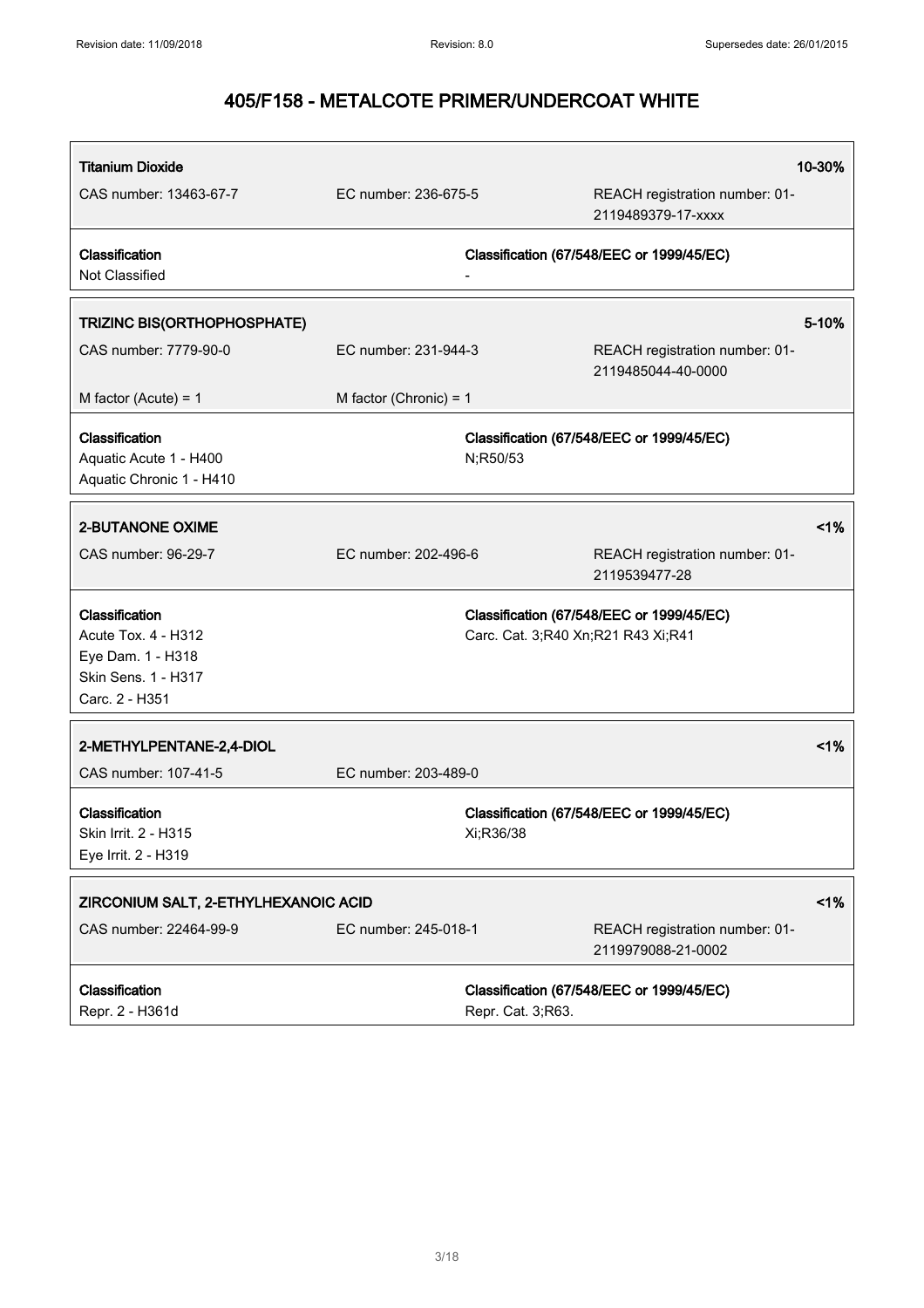| <b>PHTHALIC ANHYDRIDE</b>                                                                                                                             |                                                                                                                                                                    | 1%                                                                                                                                                                                                                                                                                     |
|-------------------------------------------------------------------------------------------------------------------------------------------------------|--------------------------------------------------------------------------------------------------------------------------------------------------------------------|----------------------------------------------------------------------------------------------------------------------------------------------------------------------------------------------------------------------------------------------------------------------------------------|
| CAS number: 85-44-9                                                                                                                                   | EC number: 201-607-5                                                                                                                                               | REACH registration number: 01-<br>2119457017-41-0000                                                                                                                                                                                                                                   |
| Classification<br>Acute Tox. 4 - H302<br>Skin Irrit. 2 - H315<br>Eye Dam. 1 - H318<br>Resp. Sens. 1 - H334<br>Skin Sens. 1 - H317<br>STOT SE 3 - H335 |                                                                                                                                                                    | Classification (67/548/EEC or 1999/45/EC)<br>Xn;R22 R42/43 Xi;R37/38,R41                                                                                                                                                                                                               |
| 2,6-Di-tert-butyl-p-cresol                                                                                                                            |                                                                                                                                                                    | 1%                                                                                                                                                                                                                                                                                     |
| CAS number: 128-37-0                                                                                                                                  | EC number: 204-881-4                                                                                                                                               | REACH registration number: 01-<br>2119565113-46-xxxx                                                                                                                                                                                                                                   |
| M factor (Acute) = $1$                                                                                                                                |                                                                                                                                                                    |                                                                                                                                                                                                                                                                                        |
| Classification<br>Aquatic Acute 1 - H400<br>Aquatic Chronic 1 - H410                                                                                  | N;R50/53.                                                                                                                                                          | Classification (67/548/EEC or 1999/45/EC)                                                                                                                                                                                                                                              |
|                                                                                                                                                       | The Full Text for all R-Phrases and Hazard Statements are Displayed in Section 16.                                                                                 |                                                                                                                                                                                                                                                                                        |
| <b>Composition comments</b>                                                                                                                           | The product contains organic solvents.                                                                                                                             |                                                                                                                                                                                                                                                                                        |
| <b>SECTION 4: First aid measures</b>                                                                                                                  |                                                                                                                                                                    |                                                                                                                                                                                                                                                                                        |
| 4.1. Description of first aid measures                                                                                                                |                                                                                                                                                                    |                                                                                                                                                                                                                                                                                        |
| <b>General information</b>                                                                                                                            | breathing. Never give anything by mouth to an unconscious person.                                                                                                  | Move affected person to fresh air and keep warm and at rest in a position comfortable for                                                                                                                                                                                              |
| Inhalation                                                                                                                                            | ensure breathing can take place.                                                                                                                                   | Remove affected person from source of contamination. Move affected person to fresh air and<br>keep warm and at rest in a position comfortable for breathing. Get medical attention if any<br>discomfort continues. Place unconscious person on their side in the recovery position and |
| Ingestion                                                                                                                                             | DO NOT induce vomiting. Get medical attention immediately. Move affected person to fresh<br>air and keep warm and at rest in a position comfortable for breathing. |                                                                                                                                                                                                                                                                                        |
| Skin contact                                                                                                                                          | Remove affected person from source of contamination. Remove contaminated clothing<br>immediately and wash skin with soap and water.                                |                                                                                                                                                                                                                                                                                        |
| Eye contact                                                                                                                                           | minutes and get medical attention.                                                                                                                                 | Remove any contact lenses and open eyelids wide apart. Continue to rinse for at least 15                                                                                                                                                                                               |
|                                                                                                                                                       | 4.2. Most important symptoms and effects, both acute and delayed                                                                                                   |                                                                                                                                                                                                                                                                                        |
| <b>General information</b>                                                                                                                            | Get medical attention promptly if symptoms occur after washing.                                                                                                    |                                                                                                                                                                                                                                                                                        |
|                                                                                                                                                       | 4.3. Indication of any immediate medical attention and special treatment needed                                                                                    |                                                                                                                                                                                                                                                                                        |
| Notes for the doctor                                                                                                                                  | No specific recommendations.                                                                                                                                       |                                                                                                                                                                                                                                                                                        |
| <b>SECTION 5: Firefighting measures</b>                                                                                                               |                                                                                                                                                                    |                                                                                                                                                                                                                                                                                        |
|                                                                                                                                                       |                                                                                                                                                                    |                                                                                                                                                                                                                                                                                        |

### 5.1. Extinguishing media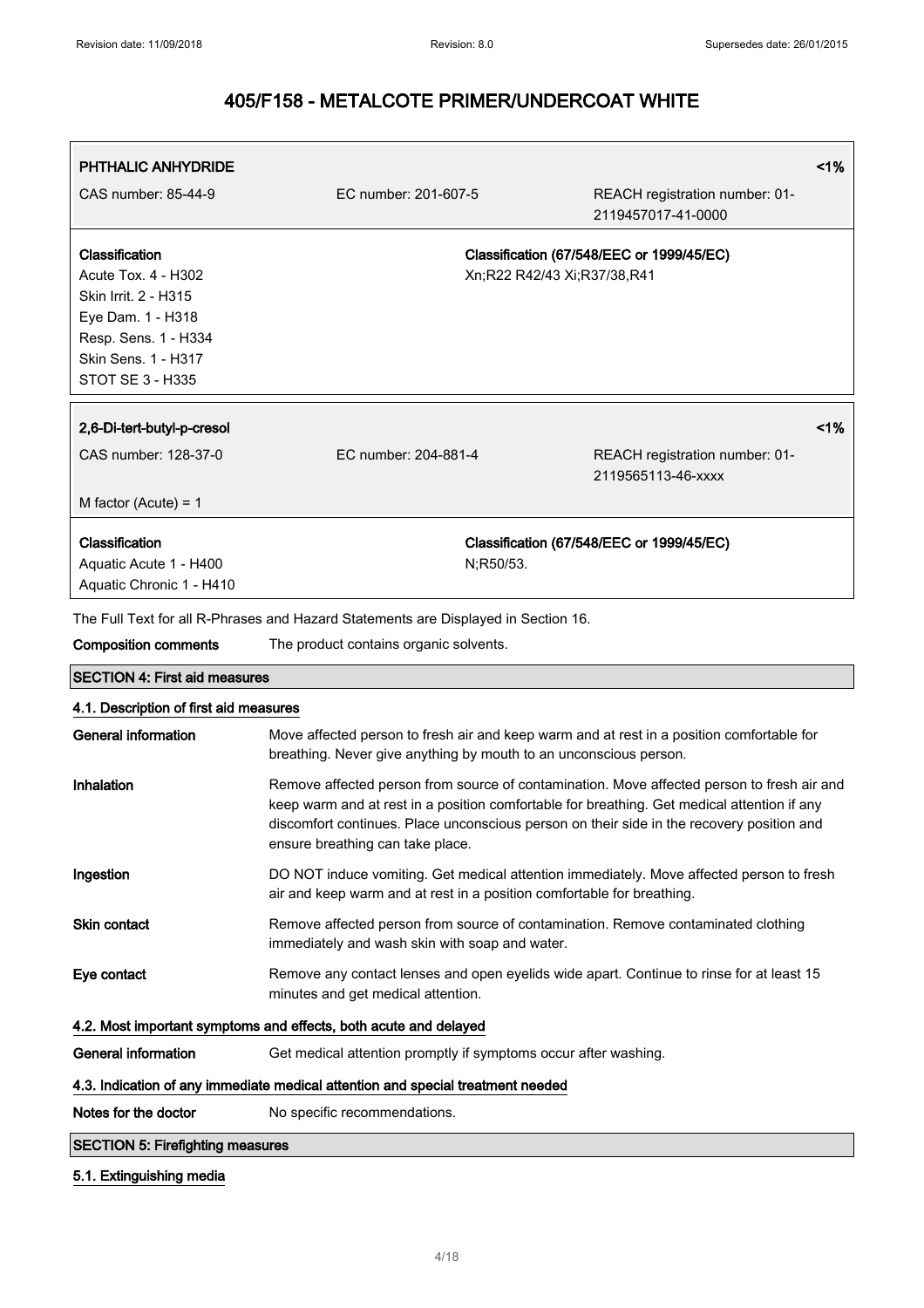| Suitable extinguishing media                               | Extinguish with foam, carbon dioxide, dry powder or water fog. Do not use water jet as an<br>extinguisher, as this will spread the fire.                                                                                                                                                                                                                                                                                                                                                                                                                                                                                                                                                                                                                                                                                                                                                                                   |  |  |  |
|------------------------------------------------------------|----------------------------------------------------------------------------------------------------------------------------------------------------------------------------------------------------------------------------------------------------------------------------------------------------------------------------------------------------------------------------------------------------------------------------------------------------------------------------------------------------------------------------------------------------------------------------------------------------------------------------------------------------------------------------------------------------------------------------------------------------------------------------------------------------------------------------------------------------------------------------------------------------------------------------|--|--|--|
| 5.2. Special hazards arising from the substance or mixture |                                                                                                                                                                                                                                                                                                                                                                                                                                                                                                                                                                                                                                                                                                                                                                                                                                                                                                                            |  |  |  |
| Specific hazards                                           | Toxic gases or vapours. FLAMMABLE. Solvent vapours may form explosive mixtures with air.                                                                                                                                                                                                                                                                                                                                                                                                                                                                                                                                                                                                                                                                                                                                                                                                                                   |  |  |  |
| 5.3. Advice for firefighters                               |                                                                                                                                                                                                                                                                                                                                                                                                                                                                                                                                                                                                                                                                                                                                                                                                                                                                                                                            |  |  |  |
| Protective actions during<br>firefighting                  | Risk of re-ignition after fire has been extinguished. Cool containers exposed to flames with<br>water until well after the fire is out. Avoid the spillage or runoff entering drains, sewers or<br>watercourses.                                                                                                                                                                                                                                                                                                                                                                                                                                                                                                                                                                                                                                                                                                           |  |  |  |
| Special protective equipment<br>for firefighters           | Wear positive-pressure self-contained breathing apparatus (SCBA) and appropriate protective<br>clothing.                                                                                                                                                                                                                                                                                                                                                                                                                                                                                                                                                                                                                                                                                                                                                                                                                   |  |  |  |
| <b>SECTION 6: Accidental release measures</b>              |                                                                                                                                                                                                                                                                                                                                                                                                                                                                                                                                                                                                                                                                                                                                                                                                                                                                                                                            |  |  |  |
|                                                            | 6.1. Personal precautions, protective equipment and emergency procedures                                                                                                                                                                                                                                                                                                                                                                                                                                                                                                                                                                                                                                                                                                                                                                                                                                                   |  |  |  |
| <b>Personal precautions</b>                                | Avoid inhalation of vapours and contact with skin and eyes. Provide adequate ventilation. No<br>smoking, sparks, flames or other sources of ignition near spillage. Ensure suitable respiratory<br>protection is worn during removal of spillages in confined areas.                                                                                                                                                                                                                                                                                                                                                                                                                                                                                                                                                                                                                                                       |  |  |  |
| 6.2. Environmental precautions                             |                                                                                                                                                                                                                                                                                                                                                                                                                                                                                                                                                                                                                                                                                                                                                                                                                                                                                                                            |  |  |  |
| <b>Environmental precautions</b>                           | Do not discharge into drains or watercourses or onto the ground. Contain spillage with sand,<br>earth or other suitable non-combustible material. Spillages or uncontrolled discharges into<br>watercourses must be reported immediately to the Environmental Agency or other appropriate<br>regulatory body.                                                                                                                                                                                                                                                                                                                                                                                                                                                                                                                                                                                                              |  |  |  |
| 6.3. Methods and material for containment and cleaning up  |                                                                                                                                                                                                                                                                                                                                                                                                                                                                                                                                                                                                                                                                                                                                                                                                                                                                                                                            |  |  |  |
| Methods for cleaning up                                    | Eliminate all sources of ignition. No smoking, sparks, flames or other sources of ignition near<br>spillage. Provide adequate ventilation. Avoid the spillage or runoff entering drains, sewers or<br>watercourses. Absorb in vermiculite, dry sand or earth and place into containers. Collect and<br>place in suitable waste disposal containers and seal securely. For waste disposal, see Section<br>13.                                                                                                                                                                                                                                                                                                                                                                                                                                                                                                               |  |  |  |
| 6.4. Reference to other sections                           |                                                                                                                                                                                                                                                                                                                                                                                                                                                                                                                                                                                                                                                                                                                                                                                                                                                                                                                            |  |  |  |
| Reference to other sections                                | For personal protection, see Section 8.                                                                                                                                                                                                                                                                                                                                                                                                                                                                                                                                                                                                                                                                                                                                                                                                                                                                                    |  |  |  |
| <b>SECTION 7: Handling and storage</b>                     |                                                                                                                                                                                                                                                                                                                                                                                                                                                                                                                                                                                                                                                                                                                                                                                                                                                                                                                            |  |  |  |
| 7.1. Precautions for safe handling                         |                                                                                                                                                                                                                                                                                                                                                                                                                                                                                                                                                                                                                                                                                                                                                                                                                                                                                                                            |  |  |  |
| <b>Usage precautions</b>                                   | Observe any occupational exposure limits for the product or ingredients. Avoid inhalation of<br>vapours and spray/mists. Keep away from heat, sparks and open flame. Avoid spilling. Avoid<br>contact with skin and eyes. Provide adequate ventilation. Avoid inhalation of vapours. Use<br>approved respirator if air contamination is above an acceptable level. Do not eat, drink or<br>smoke when using the product. The Manual Handling Operations Regulations may apply to<br>the handling of containers of this product. To assist employers, the following method of<br>calculating the weight for any pack size is given. Take the pack size volume in litres and<br>multiply this figure by the specific gravity value given in section 9. This will give the net weight<br>of the coating in kilograms. Allowance will then have to be made for the immediate packaging<br>to give an approximate gross weight. |  |  |  |
|                                                            | 7.2. Conditions for safe storage, including any incompatibilities                                                                                                                                                                                                                                                                                                                                                                                                                                                                                                                                                                                                                                                                                                                                                                                                                                                          |  |  |  |

## Storage precautions Store in closed original container at temperatures between 5°C and 25°C. Keep away from heat, sparks and open flame. Keep container tightly closed. Keep containers upright. Store away from the following materials: Oxidising materials. Alkalis. Acids.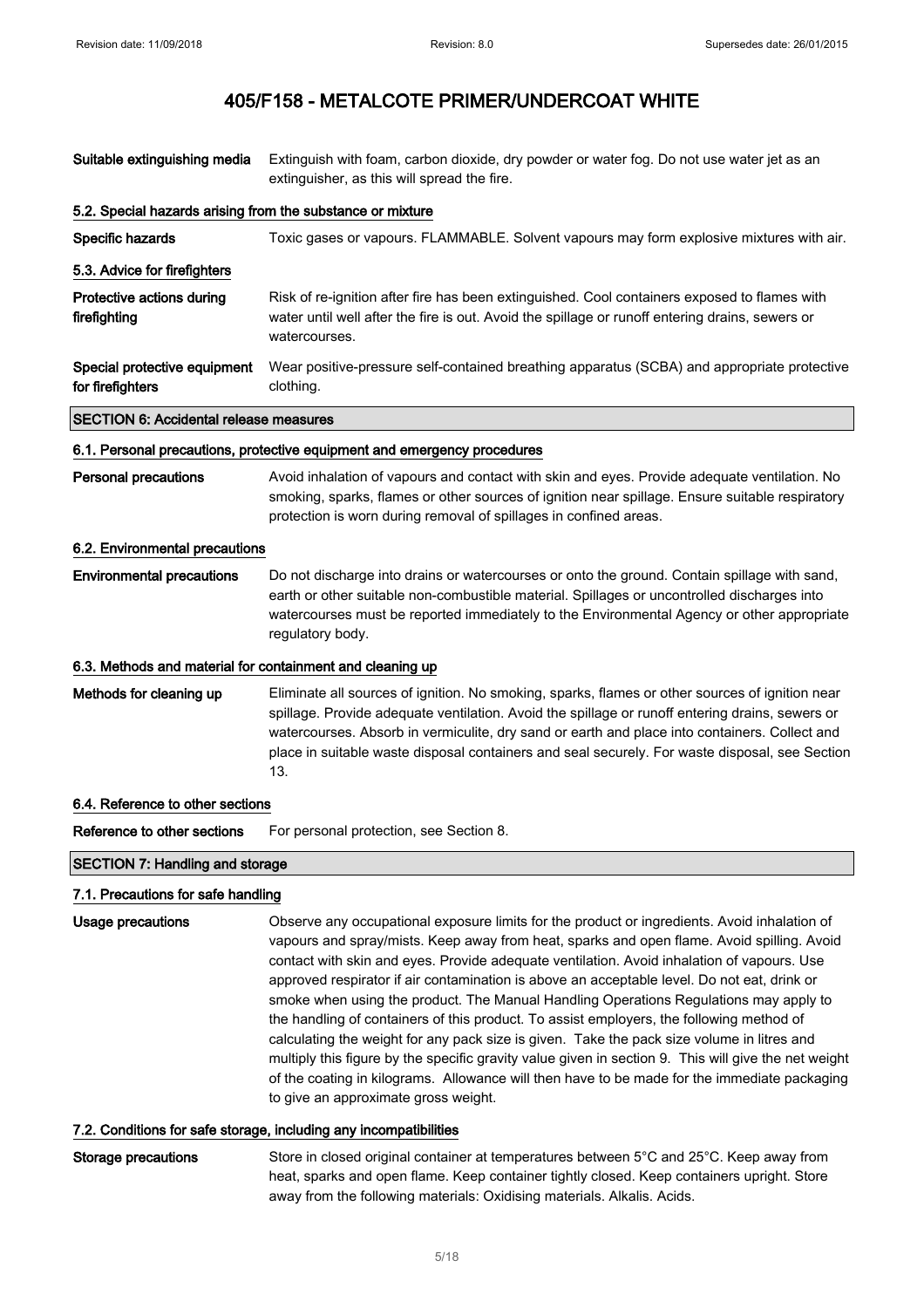| Storage class            | Flammable liquid storage. The storage and use of this product is subject to the Dangerous<br>Substances and Explosive Atmospheres Regulations (DSEAR). The requirements are given<br>in the HSE Approved Code of Practice and Guidance, Storage of Dangerous Substances:<br>DSEAR. Up to 250 litres of liquids with a flashpoint above 32C but below 55C may be kept in<br>a workroom provided they are kept in closed containers in a marked, fire-resisting cupboard or<br>bin. Larger quantities must be kept in a separate, marked storeroom conforming to the<br>structural requirements contained in the HSE guidance note Storage of Flammable Liquids in<br>Containers. |
|--------------------------|---------------------------------------------------------------------------------------------------------------------------------------------------------------------------------------------------------------------------------------------------------------------------------------------------------------------------------------------------------------------------------------------------------------------------------------------------------------------------------------------------------------------------------------------------------------------------------------------------------------------------------------------------------------------------------|
| 7.3. Specific end use(s) |                                                                                                                                                                                                                                                                                                                                                                                                                                                                                                                                                                                                                                                                                 |
| Specific end use(s)      | The identified uses for this product are detailed in Section 1.2.                                                                                                                                                                                                                                                                                                                                                                                                                                                                                                                                                                                                               |
| Usage description        | Collect and place in suitable waste disposal containers and seal securely. Label the<br>containers containing waste and contaminated materials and remove from the area as soon<br>as possible.                                                                                                                                                                                                                                                                                                                                                                                                                                                                                 |

#### SECTION 8: Exposure controls/Personal protection

#### 8.1. Control parameters

### Occupational exposure limits

#### Calcium Carbonate

Long-term exposure limit (8-hour TWA): WEL 10 mg/m<sup>3</sup> inhalable dust Long-term exposure limit (8-hour TWA): WEL 4 mg/m<sup>3</sup> respirable dust

#### Titanium Dioxide

Long-term exposure limit (8-hour TWA): WEL 10 mg/m<sup>3</sup> inhalable dust Long-term exposure limit (8-hour TWA): WEL 4 mg/m<sup>3</sup> respirable dust

#### TRIZINC BIS(ORTHOPHOSPHATE)

Long-term exposure limit (8-hour TWA): 10 mg/m<sup>3</sup>

### 2-METHYLPENTANE-2,4-DIOL

Long-term exposure limit (8-hour TWA): WEL 25 ppm 123 mg/m<sup>3</sup> Short-term exposure limit (15-minute): WEL 25 ppm 123 mg/m<sup>3</sup>

#### ZIRCONIUM SALT, 2-ETHYLHEXANOIC ACID

Long-term exposure limit (8-hour TWA): WEL 5 mg/m<sup>3</sup> Short-term exposure limit (15-minute): WEL 10 mg/m<sup>3</sup>

### PHTHALIC ANHYDRIDE

Long-term exposure limit (8-hour TWA): WEL 4 mg/m3(Sen) Short-term exposure limit (15-minute): WEL 12 mg/m3(Sen)

#### 2,6-Di-tert-butyl-p-cresol

Long-term exposure limit (8-hour TWA): WEL 10 mg/m<sup>3</sup> WEL = Workplace Exposure Limit

### HYDROCARBONS, C9-C11, <2% AROMATICS

DNEL Consumer - Oral; Long term systemic effects: 300 mg/kg/day Industry - Inhalation; Long term systemic effects: 1500 mg/m<sup>3</sup> Industry - Dermal; Long term systemic effects: 300 mg/kg/day Consumer - Dermal; Long term systemic effects: 300 mg/kg/day Consumer - Inhalation; Long term systemic effects: 900 mg/m<sup>3</sup>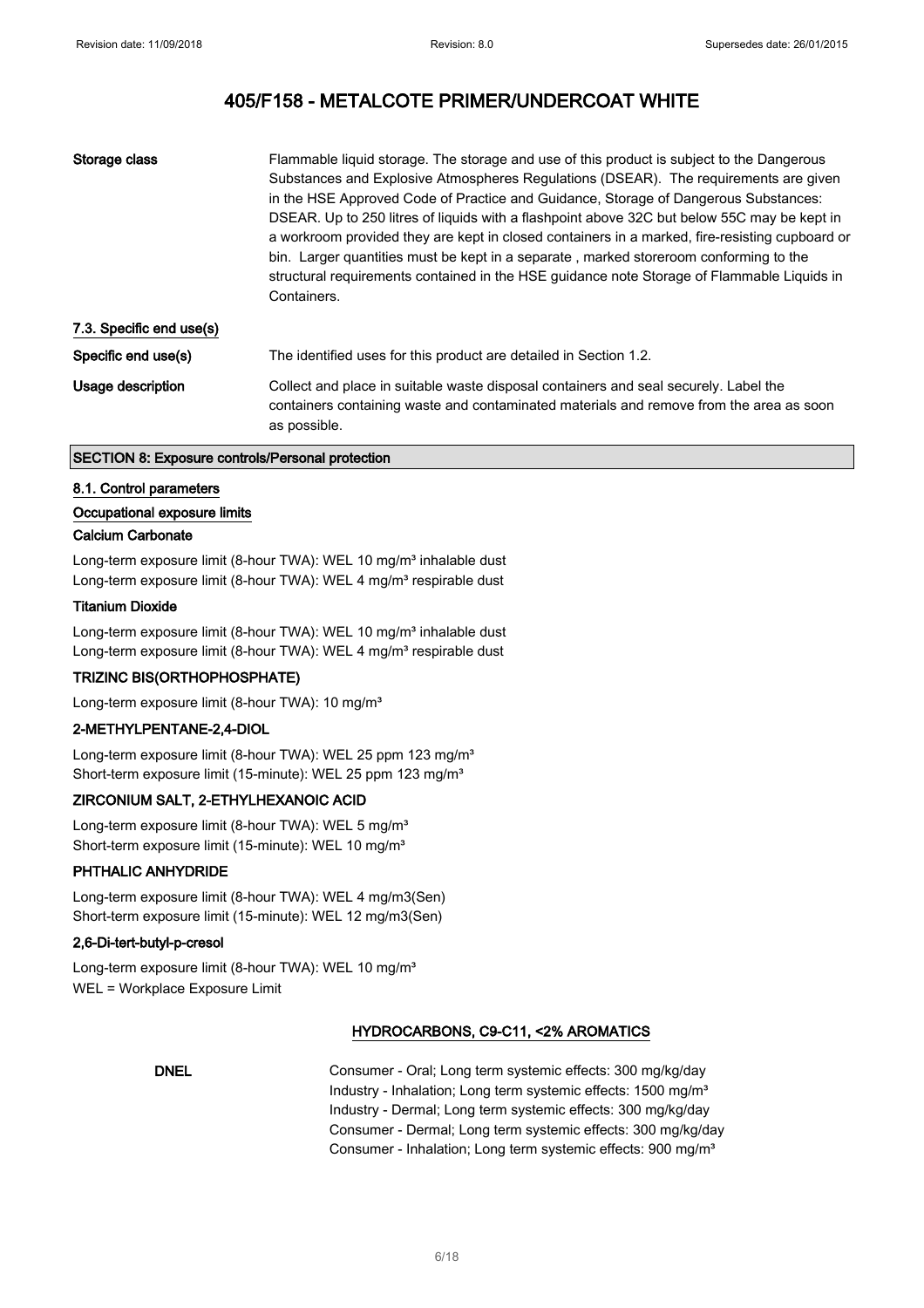| <b>PNEC</b>            | No PNEC available. Substance is a hydrocarbon UVCB. Standard tests for this<br>endpoint are intended for single substances and are not appropriate for the risk<br>assessment of this complex substance.                                                                                                                                                                                                                                                          |
|------------------------|-------------------------------------------------------------------------------------------------------------------------------------------------------------------------------------------------------------------------------------------------------------------------------------------------------------------------------------------------------------------------------------------------------------------------------------------------------------------|
|                        | Titanium Dioxide (CAS: 13463-67-7)                                                                                                                                                                                                                                                                                                                                                                                                                                |
| <b>DNEL</b>            | Industry - Inhalation; Long term local effects: 10 mg/m <sup>3</sup><br>Consumer - Oral; Long term systemic effects: 700 mg/kg/day                                                                                                                                                                                                                                                                                                                                |
| <b>PNEC</b>            | - Fresh water; 0.184 mg/l<br>- marine water; 0.0184 mg/l<br>- Sediment (Freshwater); >=1000 mg/kg<br>- Sediment (Marinewater); >=100 mg/kg<br>- Soil; 100 mg/kg<br>- STP; 100 mg/kg                                                                                                                                                                                                                                                                               |
|                        | TRIZINC BIS(ORTHOPHOSPHATE) (CAS: 7779-90-0)                                                                                                                                                                                                                                                                                                                                                                                                                      |
| <b>DNEL</b>            | Consumer - Inhalation; Long term systemic effects: 2.5 mg/m <sup>3</sup><br>- Inhalation; : 5.0 insoluble Zn mg/m <sup>3</sup><br>Professional - Inhalation; Long term systemic effects: 5 mg/m <sup>3</sup><br>- Inhalation; : 1.0 soluble Zn mg/m <sup>3</sup><br>Professional - Dermal; Long term systemic effects: 83 mg/kg/day<br>Consumer - Dermal; Long term systemic effects: 83 mg/kg/day<br>Consumer - Oral; Long term systemic effects: 0.83 mg/kg/day |
| <b>PNEC</b>            | - Fresh water; 0.02 Zn mg/l<br>- marine water; 0.006 Zn mg/l<br>- Sediment (Freshwater); 117.8 mg/kg<br>- Sediment (Marinewater); 56.5 Zn mg/kg<br>- Soil; 35.6 Zn mg/kg<br>- STP; 0.1 Zn mg/l                                                                                                                                                                                                                                                                    |
|                        | 2,6-Di-tert-butyl-p-cresol (CAS: 128-37-0)                                                                                                                                                                                                                                                                                                                                                                                                                        |
| <b>DNEL</b>            | Industry - Dermal; : 0.5 mg/kg/day<br>Industry - Inhalation; : 3.5 mg/kg/day                                                                                                                                                                                                                                                                                                                                                                                      |
| <b>PNEC</b>            | - Fresh water; 0.000199 mg/l<br>- Sediment; 0.0996 mg/l<br>- Soil; 0.04769 mg/l<br>- marine water; 0.0000199 mg/l                                                                                                                                                                                                                                                                                                                                                 |
| 8.2. Exposure controls |                                                                                                                                                                                                                                                                                                                                                                                                                                                                   |
| Protective equipment   |                                                                                                                                                                                                                                                                                                                                                                                                                                                                   |

Appropriate engineering controls

Provide adequate general and local exhaust ventilation. Observe any occupational exposure limits for the product or ingredients.

Eye/face protection Wear chemical splash goggles.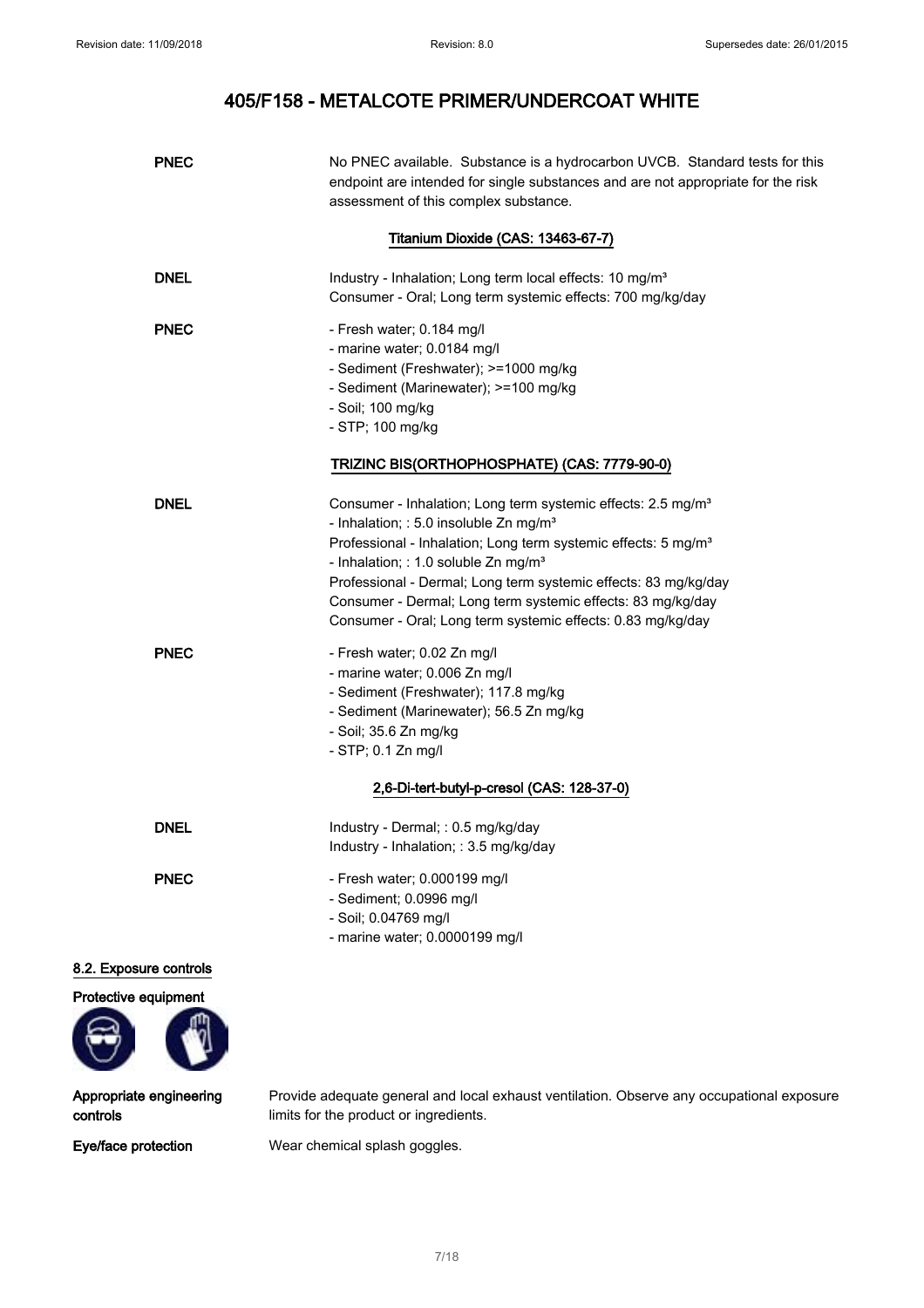| Hand protection                   | To protect hands from chemicals, gloves should comply with European Standards EN388 and<br>374. As a general principle, exposure should be managed by means other than the provision<br>of protective gloves. Manufacturer's performance data suggest that the optimum glove for use<br>should be: Wear protective gloves made of the following material: Nitrile rubber. Thickness: ≥<br>0.31 mm Permeation breakthrough time according to EN374 - class: (1-6) e.g. minimum 480<br>mins. Caution: The performance of gloves under actual working conditions can be significantly<br>affected by many factors and the information provided according to EN374 may not accord<br>with what is achieved in practice. We recommend that expert professional advice is sought<br>that takes into account of the work processes and working environment applicable for each<br>task where gloves are to be worn. |
|-----------------------------------|--------------------------------------------------------------------------------------------------------------------------------------------------------------------------------------------------------------------------------------------------------------------------------------------------------------------------------------------------------------------------------------------------------------------------------------------------------------------------------------------------------------------------------------------------------------------------------------------------------------------------------------------------------------------------------------------------------------------------------------------------------------------------------------------------------------------------------------------------------------------------------------------------------------|
| Other skin and body<br>protection | Wear appropriate clothing to prevent reasonably probable skin contact.                                                                                                                                                                                                                                                                                                                                                                                                                                                                                                                                                                                                                                                                                                                                                                                                                                       |
| Hygiene measures                  | No specific hygiene procedures recommended but good personal hygiene practices should<br>always be observed when working with chemical products.                                                                                                                                                                                                                                                                                                                                                                                                                                                                                                                                                                                                                                                                                                                                                             |
| <b>Respiratory protection</b>     | Respiratory protection must be used if the airborne contamination exceeds the recommended<br>occupational exposure limit. In case of inadequate ventilation use suitable respirator. It is<br>recommended to use respiratory equipment with combination filter, type A2/P2.                                                                                                                                                                                                                                                                                                                                                                                                                                                                                                                                                                                                                                  |

## SECTION 9: Physical and chemical properties

# 9.1. Information on basic physical and chemical properties Appearance Viscous liquid.

| Colour                                          | White / off-white.             |
|-------------------------------------------------|--------------------------------|
| Odour                                           | Organic solvents.              |
| <b>Odour threshold</b>                          | Not determined.                |
| рH                                              | Technically not feasible.      |
| <b>Melting point</b>                            | Not determined.                |
| Initial boiling point and range                 | Not determined.                |
| Flash point                                     | 38 approx. °C Closed cup.      |
| <b>Evaporation rate</b>                         | Not determined.                |
| <b>Evaporation factor</b>                       | Not determined.                |
| Upper/lower flammability or<br>explosive limits | Not determined.                |
| Other flammability                              | Not determined.                |
| Vapour pressure                                 | Not determined.                |
| Vapour density                                  | heavier than air               |
| <b>Relative density</b>                         | 1.39 approx. $@ @ 20^{\circ}C$ |
| Solubility(ies)                                 | Insoluble in water             |
| <b>Partition coefficient</b>                    | Not determined.                |
| <b>Auto-ignition temperature</b>                | Not determined.                |
| <b>Decomposition Temperature</b>                | Not determined.                |
| Viscosity                                       | 3.5 (Rotothinner) P @ 25°C     |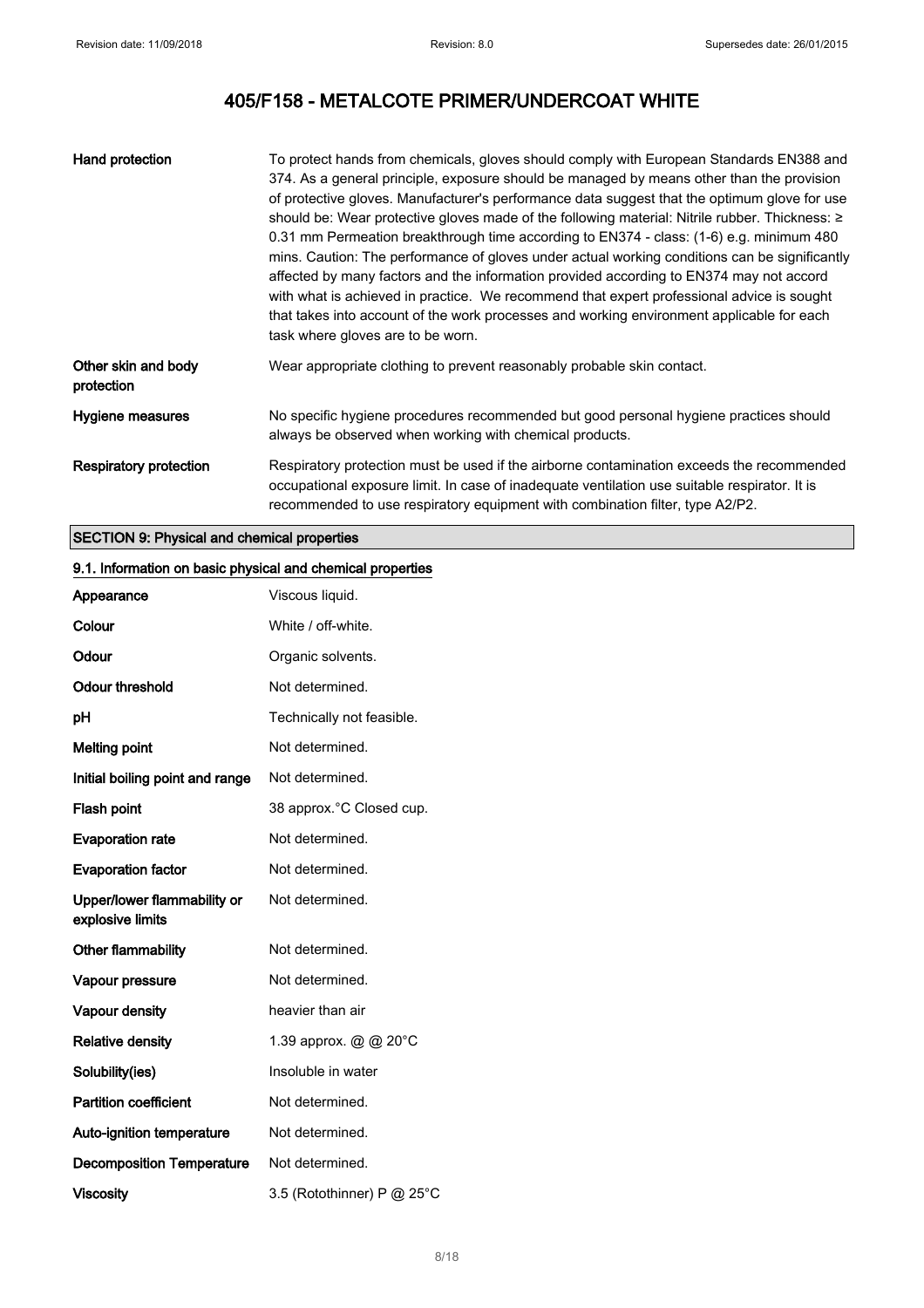| <b>Explosive properties</b>                        | Not determined.                                                                                                                                                                                    |
|----------------------------------------------------|----------------------------------------------------------------------------------------------------------------------------------------------------------------------------------------------------|
| <b>Explosive under the influence</b><br>of a flame | Not considered to be explosive.                                                                                                                                                                    |
| <b>Oxidising properties</b>                        | Not determined.                                                                                                                                                                                    |
| 9.2. Other information                             |                                                                                                                                                                                                    |
| <b>Volatility</b>                                  | $-53$                                                                                                                                                                                              |
| Volatile organic compound                          | This product contains a maximum VOC content of <440 g/litre.                                                                                                                                       |
| <b>SECTION 10: Stability and reactivity</b>        |                                                                                                                                                                                                    |
| 10.1. Reactivity                                   |                                                                                                                                                                                                    |
| Reactivity                                         | There are no known reactivity hazards associated with this product.                                                                                                                                |
| 10.2. Chemical stability                           |                                                                                                                                                                                                    |
| <b>Stability</b>                                   | Stable at normal ambient temperatures and when used as recommended.                                                                                                                                |
| 10.3. Possibility of hazardous reactions           |                                                                                                                                                                                                    |
| Possibility of hazardous<br>reactions              | Not determined.                                                                                                                                                                                    |
| 10.4. Conditions to avoid                          |                                                                                                                                                                                                    |
| <b>Conditions to avoid</b>                         | Avoid heat, flames and other sources of ignition. Avoid contact with the following materials:<br>Acids. Oxidising agents.                                                                          |
| 10.5. Incompatible materials                       |                                                                                                                                                                                                    |
| <b>Materials to avoid</b>                          | Strong alkalis. Strong acids. Strong oxidising agents.                                                                                                                                             |
| 10.6. Hazardous decomposition products             |                                                                                                                                                                                                    |
| Hazardous decomposition<br>products                | Oxides of carbon. Thermal decomposition or combustion may liberate carbon oxides and<br>other toxic gases or vapours.                                                                              |
| <b>SECTION 11: Toxicological information</b>       |                                                                                                                                                                                                    |
| 11.1. Information on toxicological effects         |                                                                                                                                                                                                    |
| Inhalation                                         | Vapour from this product may be hazardous by inhalation. Vapour may irritate respiratory<br>system/lungs.                                                                                          |
| Ingestion                                          | Liquid irritates mucous membranes and may cause abdominal pain if swallowed.                                                                                                                       |
| <b>Skin contact</b>                                | Product has a defatting effect on skin. Repeated exposure may cause skin dryness or<br>cracking. May cause allergic contact eczema. Prolonged or repeated exposure may cause<br>severe irritation. |
| Eye contact                                        | May cause temporary eye irritation.                                                                                                                                                                |
| Acute and chronic health<br>hazards                | This product has low toxicity. Only large quantities are likely to have adverse effects on<br>human health.                                                                                        |
| Route of exposure                                  | Inhalation Skin absorption. Ingestion. Skin and/or eye contact.                                                                                                                                    |
| <b>Medical considerations</b>                      | Skin disorders and allergies. Avoid vomiting and stomach flushing because of the risk of<br>aspiration.                                                                                            |
| Toxicological information on ingredients.          |                                                                                                                                                                                                    |

9/ 18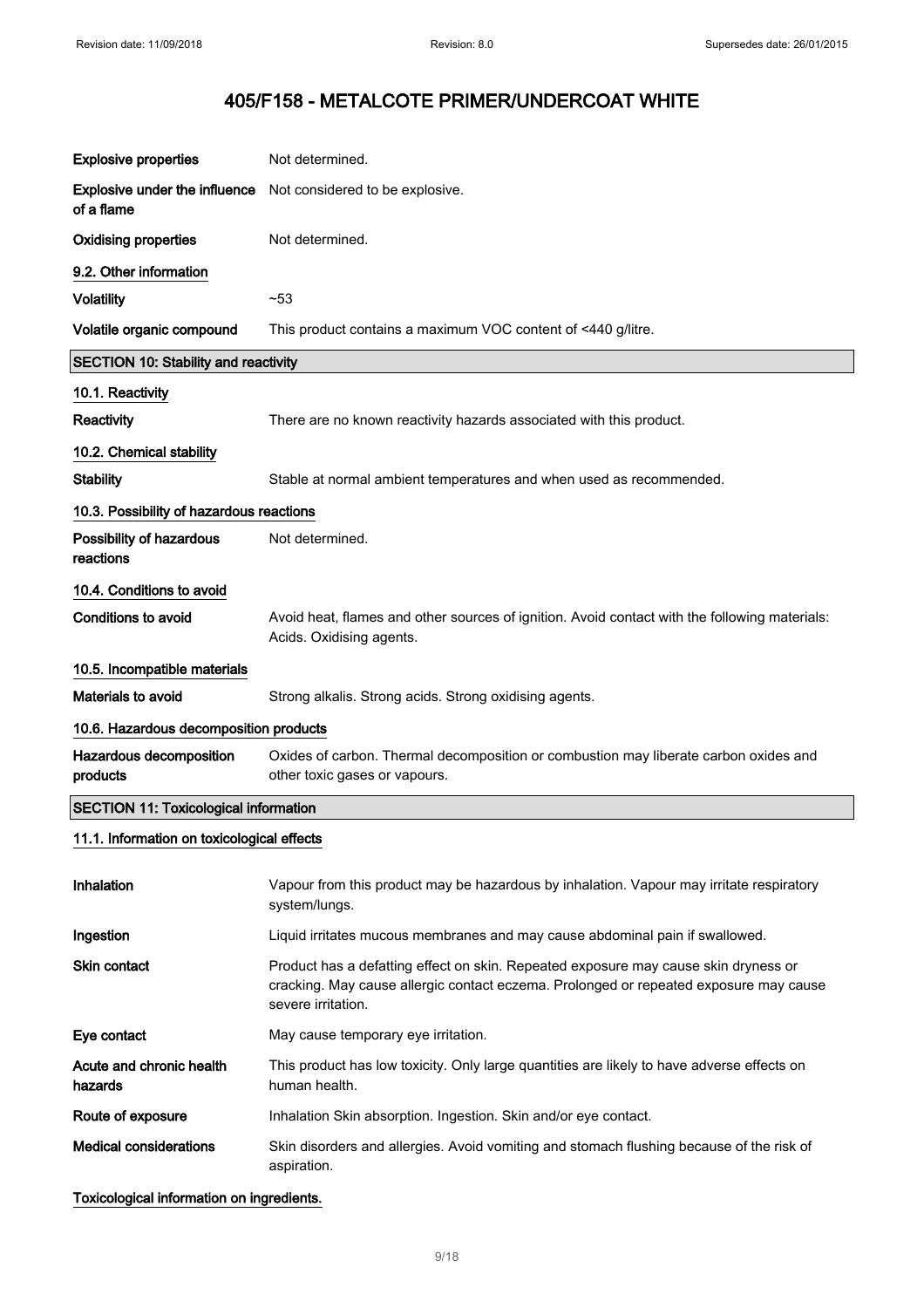## HYDROCARBONS, C9-C11, <2% AROMATICS

| Acute toxicity - oral                                        |                                                                                                            |
|--------------------------------------------------------------|------------------------------------------------------------------------------------------------------------|
| Acute toxicity oral (LD <sub>50</sub><br>mg/kg)              | 5,100.0                                                                                                    |
| <b>Species</b>                                               | Rat                                                                                                        |
| ATE oral (mg/kg)                                             | 5,100.0                                                                                                    |
| Acute toxicity - dermal                                      |                                                                                                            |
| Acute toxicity dermal (LD <sub>50</sub> 5,100.0<br>mg/kg)    |                                                                                                            |
| <b>Species</b>                                               | Rabbit                                                                                                     |
| ATE dermal (mg/kg)                                           | 5,100.0                                                                                                    |
| Acute toxicity - inhalation                                  |                                                                                                            |
| Acute toxicity inhalation<br>(LC <sub>50</sub> vapours mg/l) | 5,100.0                                                                                                    |
| <b>Species</b>                                               | Rat                                                                                                        |
| <b>ATE inhalation (vapours</b><br>mg/l)                      | 5,100.0                                                                                                    |
| Skin corrosion/irritation                                    |                                                                                                            |
| Skin corrosion/irritation                                    | Not irritating.                                                                                            |
| Serious eye damage/irritation                                |                                                                                                            |
| Serious eye<br>damage/irritation                             | Not irritating.                                                                                            |
| <b>Respiratory sensitisation</b>                             |                                                                                                            |
| Respiratory sensitisation                                    | Not sensitising.                                                                                           |
| Skin sensitisation                                           |                                                                                                            |
| Skin sensitisation                                           | Not sensitising.                                                                                           |
| Germ cell mutagenicity                                       |                                                                                                            |
| Genotoxicity - in vitro                                      | Chromosome aberration: Negative. This substance has no evidence of mutagenic<br>properties.                |
| Carcinogenicity                                              |                                                                                                            |
| Carcinogenicity                                              | Based on available data the classification criteria are not met.                                           |
| Reproductive toxicity                                        |                                                                                                            |
| Reproductive toxicity -<br>fertility                         | Fertility: -, Inhalation, Rat This substance has no evidence of toxicity to<br>reproduction.               |
| Reproductive toxicity -<br>development                       | Developmental toxicity: -:, Inhalation, Rat This substance has no evidence of<br>toxicity to reproduction. |
| Specific target organ toxicity - repeated exposure           |                                                                                                            |
| STOT - repeated exposure Not available.                      |                                                                                                            |
| Aspiration hazard                                            |                                                                                                            |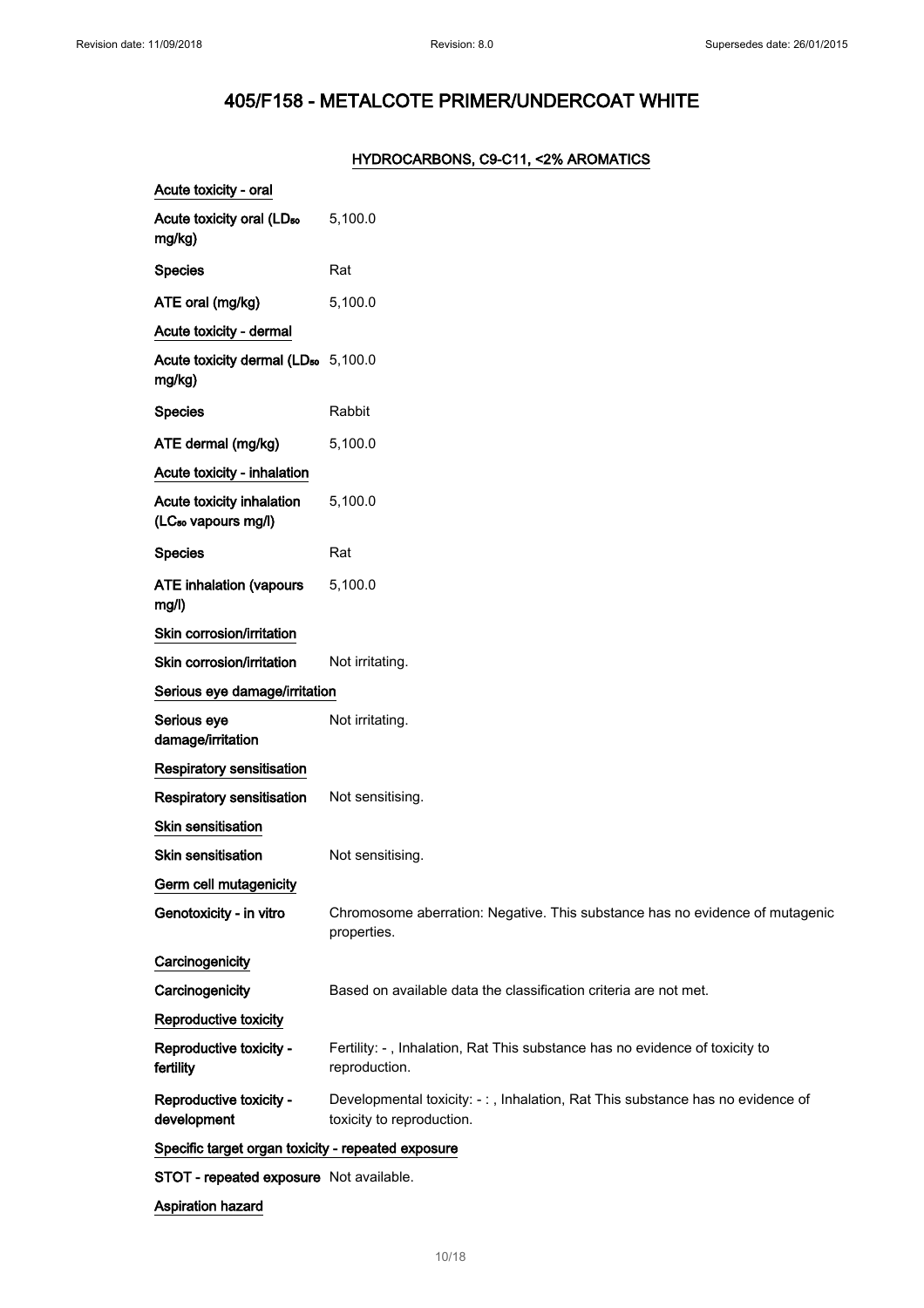| Aspiration hazard   | Kinematic viscosity $\leq$ 20.5 mm2/s.                                          |  |
|---------------------|---------------------------------------------------------------------------------|--|
| Inhalation          | Vapours may cause drowsiness and dizziness. Central nervous system depression.  |  |
| Ingestion           | Harmful: danger of serious damage to health by prolonged exposure if swallowed. |  |
| <b>Skin contact</b> | Product has a defatting effect on skin. May cause allergic contact eczema.      |  |
| Eye contact         | No specific health hazards known.                                               |  |
| Route of exposure   | Inhalation Dermal                                                               |  |

## TRIZINC BIS(ORTHOPHOSPHATE)

| Acute toxicity - oral                              |                                                                             |
|----------------------------------------------------|-----------------------------------------------------------------------------|
| Acute toxicity oral (LD <sub>50</sub><br>mg/kg)    | 5,100.0                                                                     |
| <b>Species</b>                                     | Rat                                                                         |
| ATE oral (mg/kg)                                   | 5,100.0                                                                     |
| Acute toxicity - inhalation                        |                                                                             |
| Notes (inhalation LC <sub>50</sub> )               | Not irritating                                                              |
| Skin corrosion/irritation                          |                                                                             |
| Animal data                                        | Not irritating.                                                             |
| Serious eye damage/irritation                      |                                                                             |
| Serious eye<br>damage/irritation                   | Not irritating.                                                             |
| <b>Respiratory sensitisation</b>                   |                                                                             |
| <b>Respiratory sensitisation</b>                   | Not sensitising.                                                            |
| Skin sensitisation                                 |                                                                             |
| <b>Skin sensitisation</b>                          | Not sensitising.                                                            |
| Germ cell mutagenicity                             |                                                                             |
| Genotoxicity - in vitro                            | Does not contain any substances known to be mutagenic.                      |
| Carcinogenicity                                    |                                                                             |
| Carcinogenicity                                    | There is no evidence that the product can cause cancer.                     |
| <b>Reproductive toxicity</b>                       |                                                                             |
| Reproductive toxicity -<br>fertility               | This substance has no evidence of toxicity to reproduction.                 |
| Specific target organ toxicity - single exposure   |                                                                             |
| STOT - single exposure                             | Not classified as a specific target organ toxicant after a single exposure. |
| Specific target organ toxicity - repeated exposure |                                                                             |

STOT - repeated exposure Not classified as a specific target organ toxicant after repeated exposure.

General information No specific health hazards known.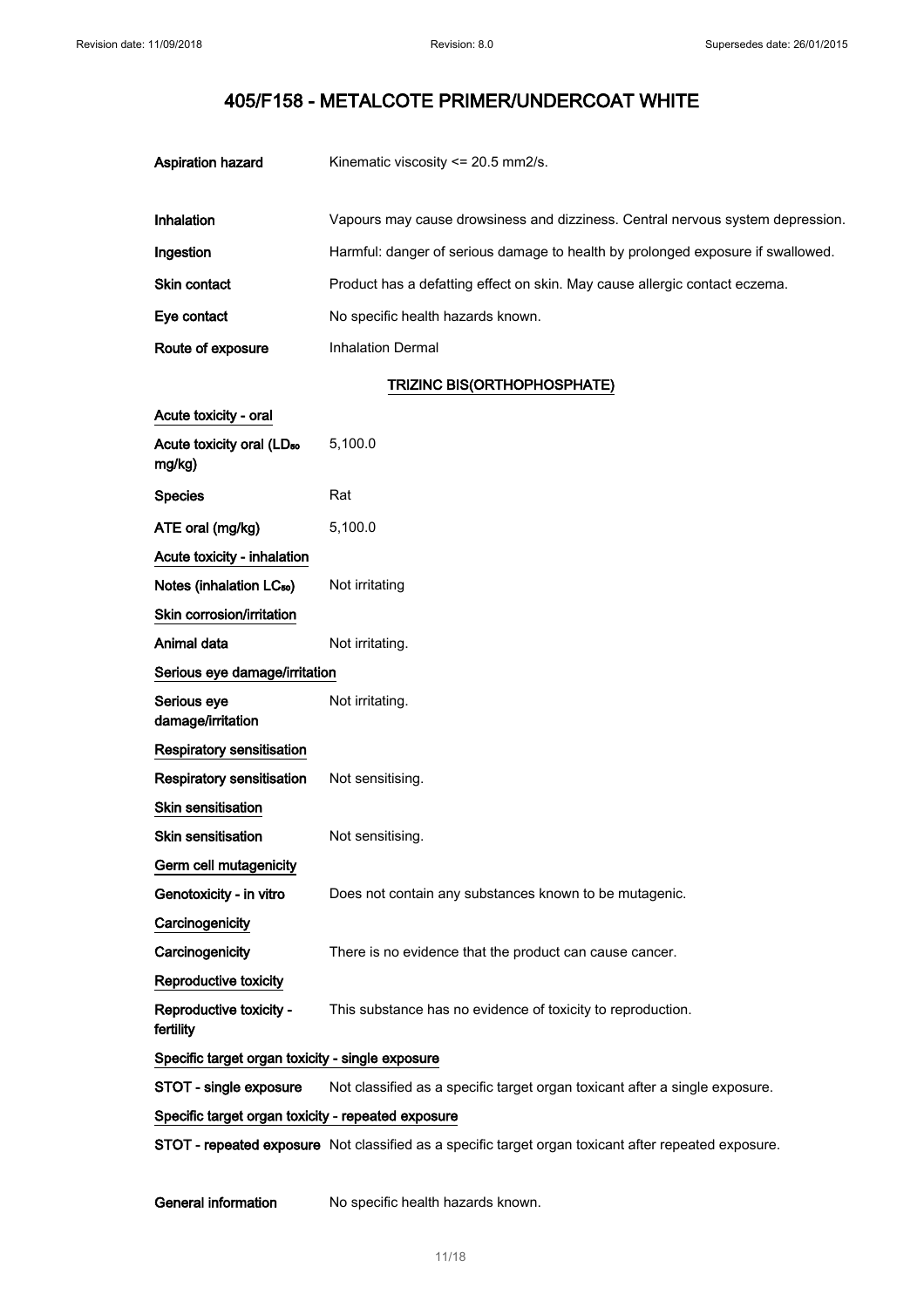### 2-BUTANONE OXIME

| Other health effects                                      | Carcinogen Category 2.                                                 |
|-----------------------------------------------------------|------------------------------------------------------------------------|
| Acute toxicity - oral                                     |                                                                        |
| Acute toxicity oral (LD <sub>50</sub><br>mg/kg)           | 2,528.0                                                                |
| <b>Species</b>                                            | Rat                                                                    |
| ATE oral (mg/kg)                                          | 2,528.0                                                                |
| Acute toxicity - dermal                                   |                                                                        |
| ATE dermal (mg/kg)                                        | 1,100.0                                                                |
|                                                           |                                                                        |
| <b>General information</b>                                | Known or suspected carcinogen for humans.                              |
| Skin contact                                              | May cause sensitisation by skin contact. Harmful in contact with skin. |
|                                                           | PHTHALIC ANHYDRIDE                                                     |
| Acute toxicity - oral                                     |                                                                        |
| Acute toxicity oral (LD <sub>50</sub><br>mg/kg)           | 1,530.0                                                                |
| <b>Species</b>                                            | Rat                                                                    |
| ATE oral (mg/kg)                                          | 1,530.0                                                                |
| Acute toxicity - dermal                                   |                                                                        |
| Acute toxicity dermal (LD <sub>50</sub> 3,160.0<br>mg/kg) |                                                                        |
| <b>Species</b>                                            | Rabbit                                                                 |
| ATE dermal (mg/kg)                                        | 3,160.0                                                                |
| Serious eye damage/irritation                             |                                                                        |
| Serious eye<br>damage/irritation                          | Moderately irritating.                                                 |

## SECTION 12: Ecological information

Ecotoxicity The product contains substances which are toxic to aquatic organisms and which may cause long term adverse effects in the aquatic environment.

## 12.1. Toxicity

Ecological information on ingredients.

## HYDROCARBONS, C9-C11, <2% AROMATICS

| Acute aquatic toxicity   |                                                                                                                    |
|--------------------------|--------------------------------------------------------------------------------------------------------------------|
| Acute toxicity - fish    | LC50, > 96 hours: 1000 mg/l, Oncorhynchus mykiss (Rainbow trout)<br>Substance did not cause acute toxicity to fish |
| Acute toxicity - aguatic | Substance did not cause acute toxicity to the freshwater invertebrates                                             |
| invertebrates            | EC <sub>50</sub> , 48 hours: >1000 mg/l, Daphnia magna                                                             |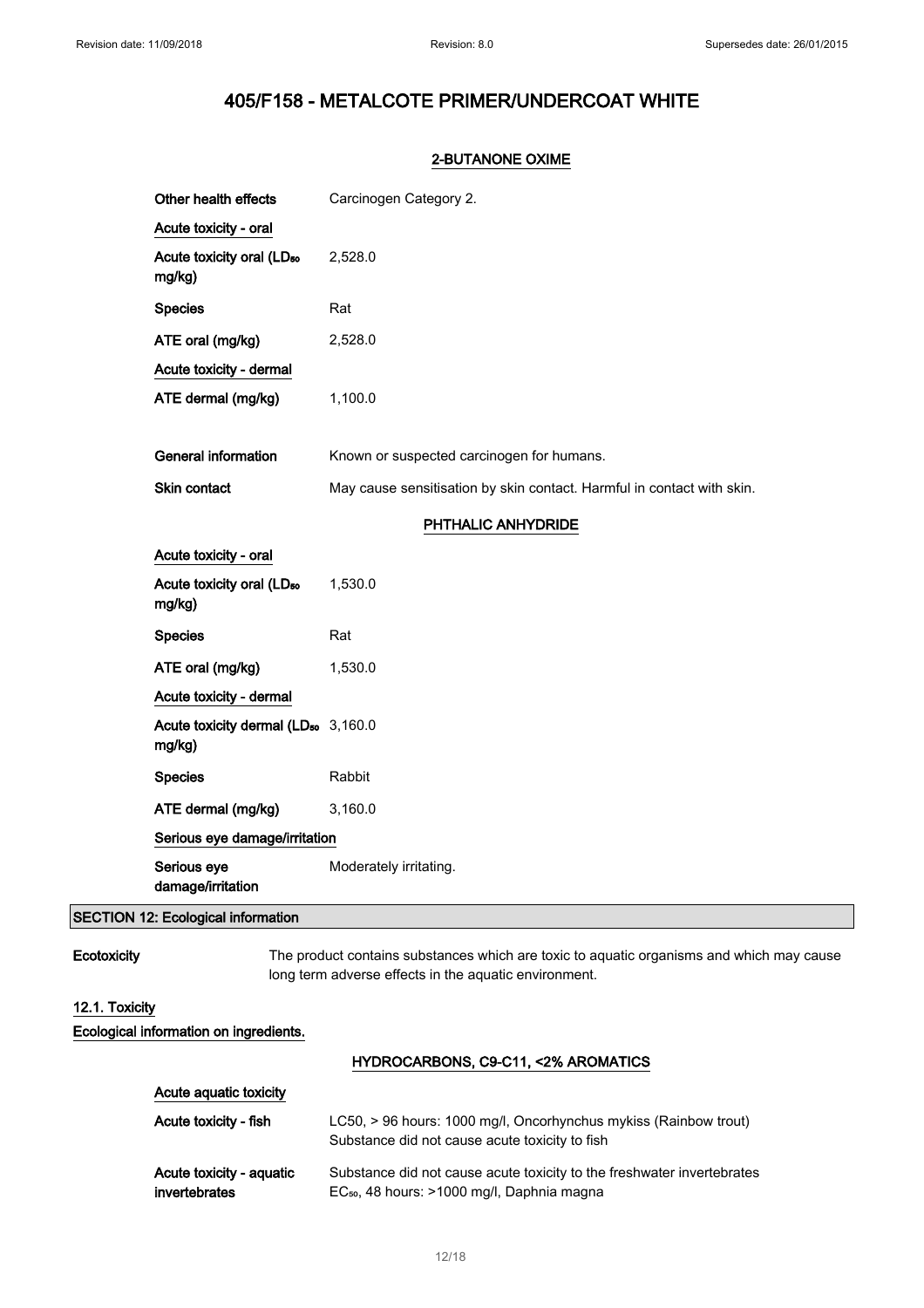| Acute toxicity - aquatic<br>plants          | EC <sub>50</sub> , > 72 hours: 1000 mg/l, Freshwater algae<br>Substance did not cause acute toxicity to the freshwater green algae                       |  |
|---------------------------------------------|----------------------------------------------------------------------------------------------------------------------------------------------------------|--|
| Acute toxicity -<br>microorganisms          | EC <sub>50</sub> , >: 100 mg/l, Activated sludge                                                                                                         |  |
| Chronic aquatic toxicity                    |                                                                                                                                                          |  |
| life stage                                  | Chronic toxicity - fish early NOEC, 28 days: 0.131 mg/l, Oncorhynchus mykiss (Rainbow trout)                                                             |  |
| Chronic toxicity - aquatic<br>invertebrates | NOEC, 28 days: 0.23 mg/l, Daphnia magna                                                                                                                  |  |
|                                             | TRIZINC BIS(ORTHOPHOSPHATE)                                                                                                                              |  |
| Acute aquatic toxicity                      |                                                                                                                                                          |  |
| $LE(C)$ <sub>50</sub>                       | $0.1 < L(E)C50 \le 1$                                                                                                                                    |  |
| M factor (Acute)                            | 1                                                                                                                                                        |  |
| Acute toxicity - fish                       | LC <sub>50</sub> , 96 hours: Oncorhynchus mykiss 0.14 - 0.26 Zn2+ mg/l, Fish                                                                             |  |
| Acute toxicity - aquatic<br>invertebrates   | EC <sub>50</sub> , 48 hours: Daphnia magna 0.04 - 0.86 Zn2+ mg/l, Daphnia magna                                                                          |  |
| Acute toxicity - aquatic<br>plants          | EC <sub>50</sub> , 72 hours: 0.136 - 0.15 Zn2+ mg/l, Selenastrum capricornutum<br>IC <sub>50</sub> , 72 hours: Desmodesmus subspicatus < 0.3 mg/l, Algae |  |
| Chronic aquatic toxicity                    |                                                                                                                                                          |  |
| <b>NOEC</b>                                 | $0.01 <$ NOEC $\leq 0.1$                                                                                                                                 |  |
| Degradability                               | Non-rapidly degradable                                                                                                                                   |  |
| M factor (Chronic)                          | 1                                                                                                                                                        |  |
|                                             | <b>2-BUTANONE OXIME</b>                                                                                                                                  |  |
| Acute aquatic toxicity                      |                                                                                                                                                          |  |
| Acute toxicity - fish                       | $LC_{50}$ , 96 hours: $>100$ mg/l, Fish                                                                                                                  |  |
| Acute toxicity - aquatic<br>invertebrates   | EC <sub>50</sub> , 48 hours: 201 mg/l, Daphnia magna                                                                                                     |  |
| Acute toxicity - aquatic<br>plants          | IC <sub>50</sub> , 72 hours: 11.8 mg/l, Algae                                                                                                            |  |
|                                             | PHTHALIC ANHYDRIDE                                                                                                                                       |  |
| Acute aquatic toxicity                      |                                                                                                                                                          |  |
| Acute toxicity - aquatic<br>invertebrates   | NOEC, 21 days: 16 mg/l, Daphnia magna<br>EC <sub>50</sub> , 48 hours: >640 mg/l, Daphnia magna                                                           |  |
| Acute toxicity - aquatic<br>plants          | NOEC, 72 hours: 32 mg/l, Algae<br>NOEC, 72 hours: >100 mg/l, Algae                                                                                       |  |
| Acute toxicity -<br>microorganisms          | EC <sub>50</sub> , 3 hours: >1000 mg/l, Activated sludge                                                                                                 |  |

## 12.2. Persistence and degradability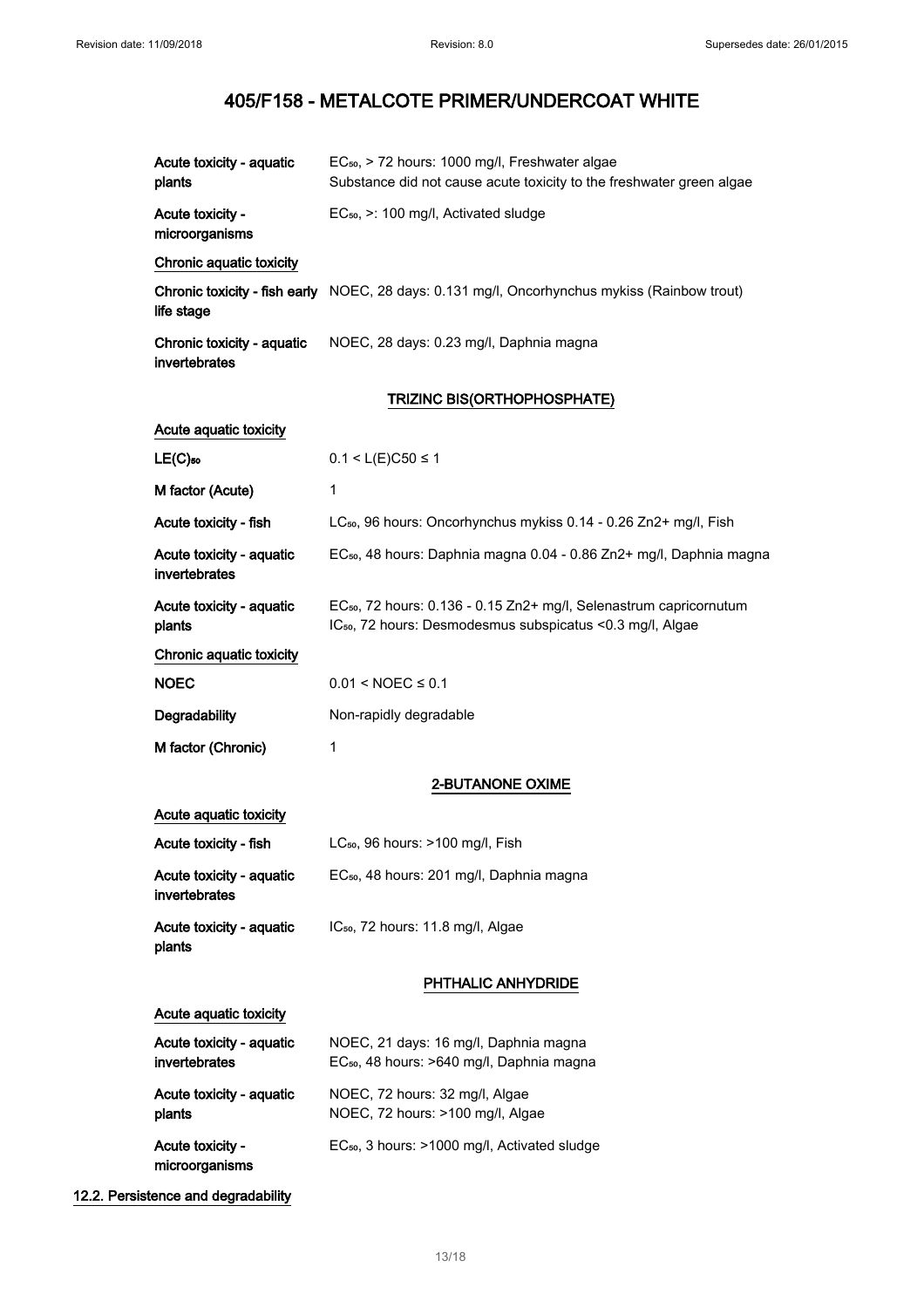Persistence and degradability The product is not expected to be biodegradable.

Ecological information on ingredients.

|                              |                                        |                 | HYDROCARBONS, C9-C11, <2% AROMATICS                                                                                                  |
|------------------------------|----------------------------------------|-----------------|--------------------------------------------------------------------------------------------------------------------------------------|
|                              | Persistence and<br>degradability       |                 | The product is readily biodegradable.                                                                                                |
|                              | Phototransformation                    |                 | Oxidises rapidly by photo-chemical reactions in air                                                                                  |
|                              | Biodegradation                         |                 | - 80 Degradation (%): 28 days<br>Test - 301F Ready Biodegradability - Manometric Respiratory Test                                    |
|                              | 12.3. Bioaccumulative potential        |                 |                                                                                                                                      |
|                              | <b>Bioaccumulative potential</b>       |                 | The product contains potentially bioaccumulating substances.                                                                         |
| <b>Partition coefficient</b> |                                        | Not determined. |                                                                                                                                      |
|                              | Ecological information on ingredients. |                 |                                                                                                                                      |
|                              |                                        |                 | HYDROCARBONS, C9-C11, <2% AROMATICS                                                                                                  |
|                              | <b>Bioaccumulative potential</b>       |                 | The product contains potentially bioaccumulating substances.                                                                         |
|                              | <b>Partition coefficient</b>           |                 | log Pow: 5 - 6.7                                                                                                                     |
|                              |                                        |                 | TRIZINC BIS(ORTHOPHOSPHATE)                                                                                                          |
|                              |                                        |                 |                                                                                                                                      |
|                              | <b>Bioaccumulative potential</b>       |                 | The product is not bioaccumulating.                                                                                                  |
|                              |                                        |                 | 2-BUTANONE OXIME                                                                                                                     |
|                              | <b>Bioaccumulative potential</b>       |                 | The product is not bioaccumulating.                                                                                                  |
|                              | <b>Partition coefficient</b>           |                 | log Pow: 0.63                                                                                                                        |
|                              |                                        |                 | PHTHALIC ANHYDRIDE                                                                                                                   |
|                              | <b>Bioaccumulative potential</b>       |                 | BCF: 3.4,                                                                                                                            |
|                              | <b>Partition coefficient</b>           |                 | log Pow: 1.6                                                                                                                         |
| 12.4. Mobility in soil       |                                        |                 |                                                                                                                                      |
| <b>Mobility</b>              |                                        | surfaces.       | The product contains volatile organic compounds (VOCs) which will evaporate easily from all                                          |
|                              | Ecological information on ingredients. |                 |                                                                                                                                      |
|                              |                                        |                 | HYDROCARBONS, C9-C11, <2% AROMATICS                                                                                                  |
|                              | <b>Mobility</b>                        |                 | The product contains volatile organic compounds (VOCs) which will evaporate<br>easily from all surfaces. Readily absorbed into soil. |
|                              | Adsorption/desorption<br>coefficient   |                 | Not available.                                                                                                                       |

Surface tension 24.5 mN/m @ 20°C

## 2-BUTANONE OXIME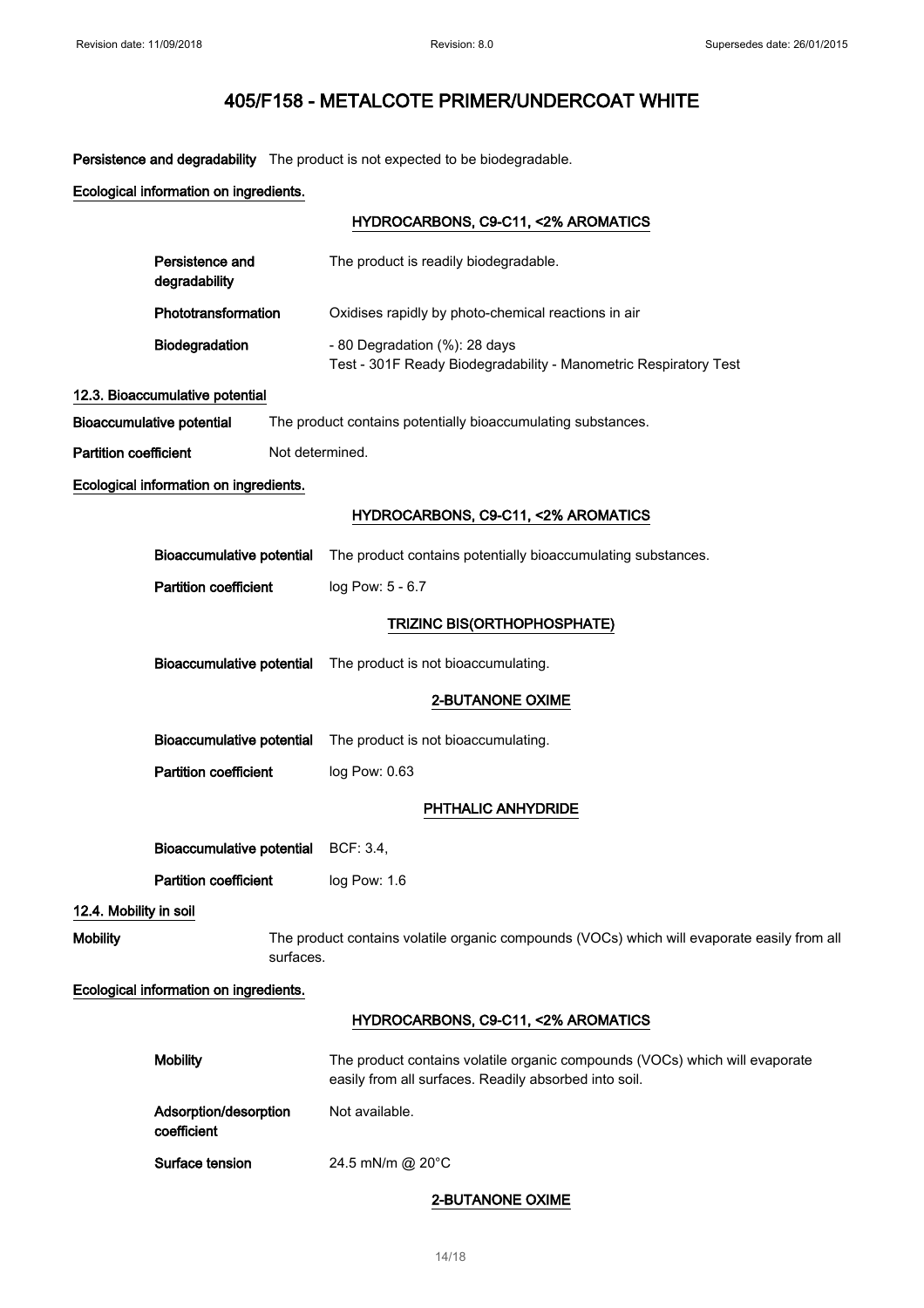|                            | <b>Mobility</b>                            |                                                                                                                                                                                                                                                                                                                                                                                                                                                                                                                                                                                                                                                                                                   | The product is soluble in water.                                                                          |
|----------------------------|--------------------------------------------|---------------------------------------------------------------------------------------------------------------------------------------------------------------------------------------------------------------------------------------------------------------------------------------------------------------------------------------------------------------------------------------------------------------------------------------------------------------------------------------------------------------------------------------------------------------------------------------------------------------------------------------------------------------------------------------------------|-----------------------------------------------------------------------------------------------------------|
|                            | 12.5. Results of PBT and vPvB assessment   |                                                                                                                                                                                                                                                                                                                                                                                                                                                                                                                                                                                                                                                                                                   |                                                                                                           |
| assessment                 | Results of PBT and vPvB                    |                                                                                                                                                                                                                                                                                                                                                                                                                                                                                                                                                                                                                                                                                                   | This product does not contain any substances classified as PBT or vPvB.                                   |
|                            | Ecological information on ingredients.     |                                                                                                                                                                                                                                                                                                                                                                                                                                                                                                                                                                                                                                                                                                   |                                                                                                           |
|                            |                                            |                                                                                                                                                                                                                                                                                                                                                                                                                                                                                                                                                                                                                                                                                                   | HYDROCARBONS, C9-C11, <2% AROMATICS                                                                       |
|                            | Results of PBT and vPvB<br>assessment      |                                                                                                                                                                                                                                                                                                                                                                                                                                                                                                                                                                                                                                                                                                   | This substance is not classified as PBT or vPvB according to current EU criteria.                         |
|                            |                                            |                                                                                                                                                                                                                                                                                                                                                                                                                                                                                                                                                                                                                                                                                                   | TRIZINC BIS(ORTHOPHOSPHATE)                                                                               |
|                            | assessment                                 |                                                                                                                                                                                                                                                                                                                                                                                                                                                                                                                                                                                                                                                                                                   | Results of PBT and vPvB This substance is not classified as PBT or vPvB according to current EU criteria. |
|                            | 12.6. Other adverse effects                |                                                                                                                                                                                                                                                                                                                                                                                                                                                                                                                                                                                                                                                                                                   |                                                                                                           |
| Other adverse effects      |                                            | creation potential.                                                                                                                                                                                                                                                                                                                                                                                                                                                                                                                                                                                                                                                                               | The product contains volatile organic compounds (VOCs) which have a photochemical ozone                   |
|                            | Ecological information on ingredients.     |                                                                                                                                                                                                                                                                                                                                                                                                                                                                                                                                                                                                                                                                                                   |                                                                                                           |
|                            |                                            |                                                                                                                                                                                                                                                                                                                                                                                                                                                                                                                                                                                                                                                                                                   | HYDROCARBONS, C9-C11, <2% AROMATICS                                                                       |
|                            | Other adverse effects                      |                                                                                                                                                                                                                                                                                                                                                                                                                                                                                                                                                                                                                                                                                                   | Not known.                                                                                                |
|                            |                                            |                                                                                                                                                                                                                                                                                                                                                                                                                                                                                                                                                                                                                                                                                                   | <b>TRIZINC BIS(ORTHOPHOSPHATE)</b>                                                                        |
|                            | Other adverse effects                      |                                                                                                                                                                                                                                                                                                                                                                                                                                                                                                                                                                                                                                                                                                   | Not available.                                                                                            |
|                            |                                            |                                                                                                                                                                                                                                                                                                                                                                                                                                                                                                                                                                                                                                                                                                   | <b>2-BUTANONE OXIME</b>                                                                                   |
|                            | Other adverse effects                      |                                                                                                                                                                                                                                                                                                                                                                                                                                                                                                                                                                                                                                                                                                   | Not determined.                                                                                           |
|                            | <b>SECTION 13: Disposal considerations</b> |                                                                                                                                                                                                                                                                                                                                                                                                                                                                                                                                                                                                                                                                                                   |                                                                                                           |
|                            | 13.1. Waste treatment methods              |                                                                                                                                                                                                                                                                                                                                                                                                                                                                                                                                                                                                                                                                                                   |                                                                                                           |
| <b>General information</b> |                                            |                                                                                                                                                                                                                                                                                                                                                                                                                                                                                                                                                                                                                                                                                                   | Avoid the spillage or runoff entering drains, sewers or watercourses.                                     |
| Disposal methods           |                                            | Dispose of waste to licensed waste disposal site in accordance with the requirements of the<br>local Waste Disposal Authority.                                                                                                                                                                                                                                                                                                                                                                                                                                                                                                                                                                    |                                                                                                           |
| <b>Waste class</b>         |                                            | When this coating, in its liquid state, as supplied, becomes a waste, it is categorised as<br>hazardous waste, with code 08 01 11* (SOLVENT BASED LIQUID WASTE). Part-used<br>containers, not drained and/or rigorously scraped out and containing dried residues of the<br>supplied coating, are categorised as hazardous waste, with code 08 01 11* (SOLVENT<br>BASED LIQUID WASTE). If mixed with other wastes, the above waste code may not be<br>applicable. Used containers, drained and/or rigorously scraped out and containing dry<br>residues of the supplied coating, are categorised as non-hazardous waste, with code 15 01 02<br>(plastic packaging) or 15 01 04 (metal packaging). |                                                                                                           |
|                            | <b>SECTION 14: Transport information</b>   |                                                                                                                                                                                                                                                                                                                                                                                                                                                                                                                                                                                                                                                                                                   |                                                                                                           |
| General                    |                                            |                                                                                                                                                                                                                                                                                                                                                                                                                                                                                                                                                                                                                                                                                                   | This product is packed in accordance with the Limited Quantity Provisions of CDGCPL2, ADR                 |

and IMDG.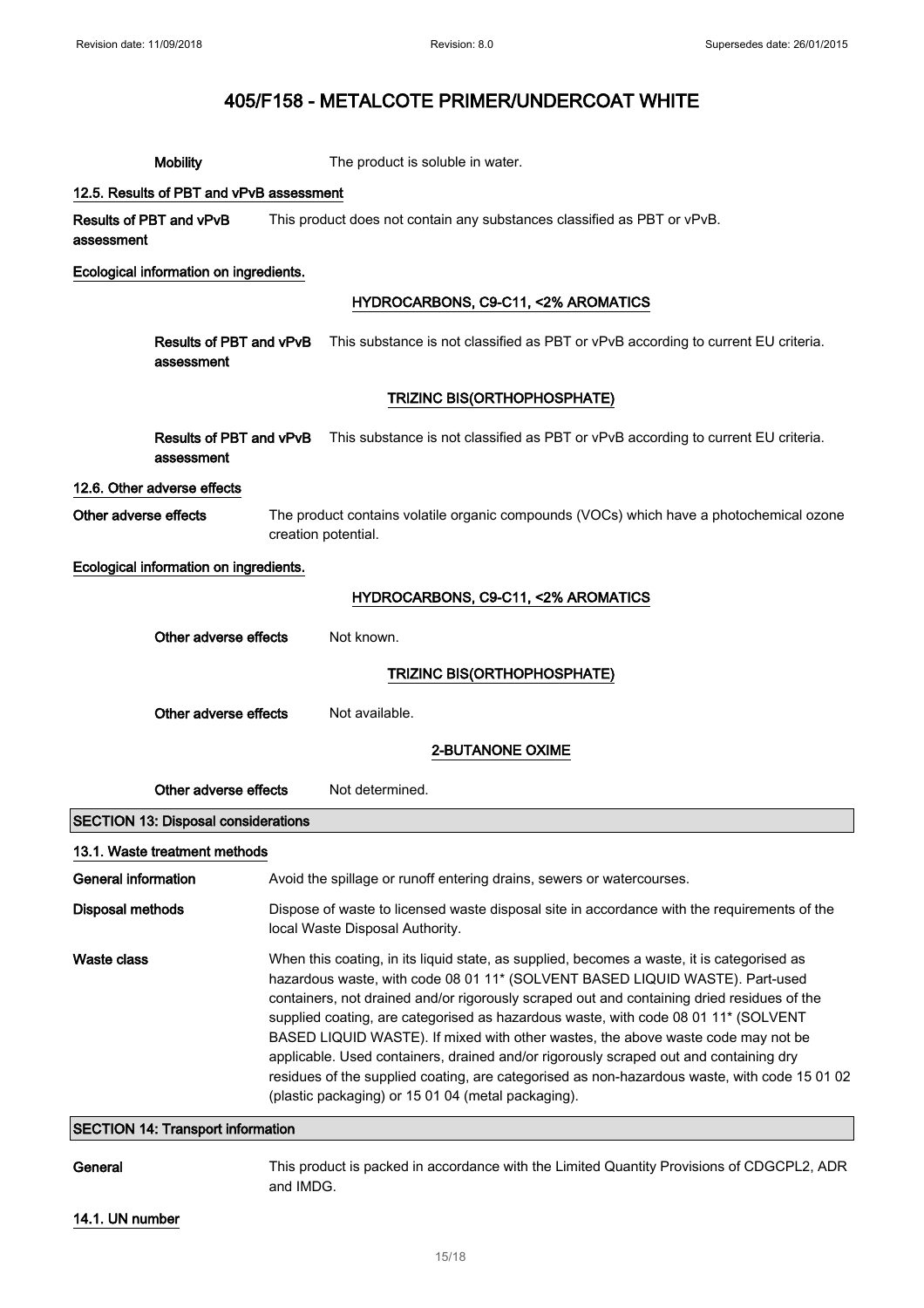| UN No. (ADR/RID)                                     | 1263                                                                                                                                               |
|------------------------------------------------------|----------------------------------------------------------------------------------------------------------------------------------------------------|
| UN No. (IMDG)                                        | 1263                                                                                                                                               |
| UN No. (ICAO)                                        | 1263                                                                                                                                               |
| 14.2. UN proper shipping name                        |                                                                                                                                                    |
| Proper shipping name<br>(ADR/RID)                    | PAINT, Contains Zinc Phosphate, Class 9, Packing Group III, MARINE POLLUTANT, and<br>Low Aromatic White Spirit, Class 3, Packing Group III (38 °C) |
| Proper shipping name (IMDG) PAINT                    |                                                                                                                                                    |
| Proper shipping name (ICAO) PAINT                    |                                                                                                                                                    |
| Proper shipping name (ADN)                           | <b>PAINT</b>                                                                                                                                       |
| 14.3. Transport hazard class(es)                     |                                                                                                                                                    |
| <b>ADR/RID class</b>                                 | 1263                                                                                                                                               |
| <b>IMDG class</b>                                    | 3                                                                                                                                                  |
| ICAO class/division                                  | 3                                                                                                                                                  |
| <b>Transport labels</b>                              |                                                                                                                                                    |
| 14.4. Packing group                                  |                                                                                                                                                    |
| ADR/RID packing group                                | Ш                                                                                                                                                  |
| <b>IMDG</b> packing group                            | $\ensuremath{\mathsf{III}}\xspace$                                                                                                                 |
| ICAO packing group                                   | III                                                                                                                                                |
| 14.5. Environmental hazards                          |                                                                                                                                                    |
| Environmentally hazardous substance/marine pollutant |                                                                                                                                                    |

| 14.6. Special precautions for user |  |  |  |  |
|------------------------------------|--|--|--|--|
|------------------------------------|--|--|--|--|

EmS F-E, S-E Tunnel restriction code (D/E)

14.7. Transport in bulk according to Annex II of MARPOL and the IBC Code

Transport in bulk according to Not applicable. Annex II of MARPOL 73/78 and the IBC Code

SECTION 15: Regulatory information

15.1. Safety, health and environmental regulations/legislation specific for the substance or mixture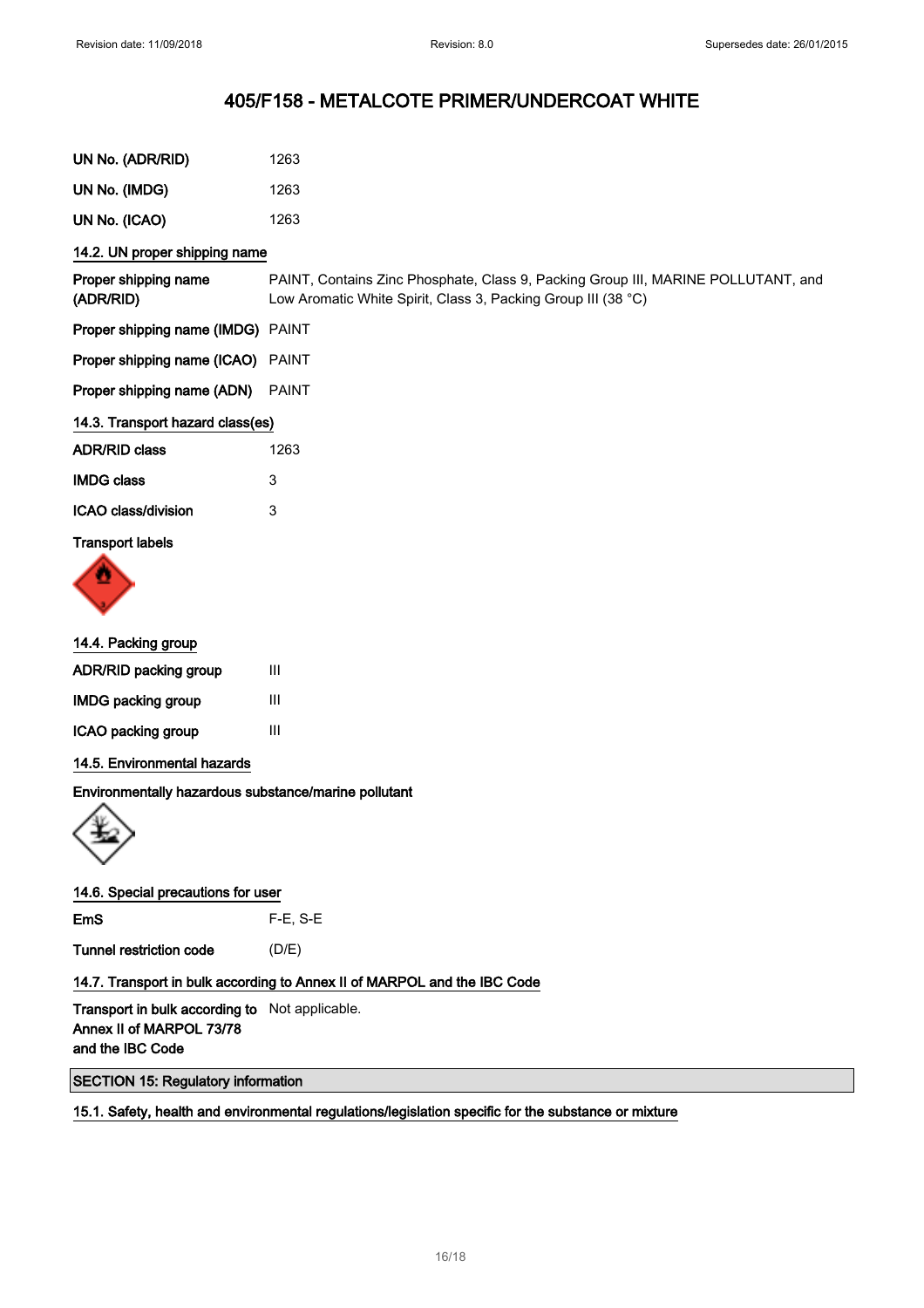| EU legislation | Regulation (EC) No 1907/2006 of the European Parliament and of the Council of 18<br>December 2006 concerning the Registration, Evaluation, Authorisation and Restriction of<br>Chemicals (REACH) (as amended).<br>Regulation (EC) No 1272/2008 of the European Parliament and of the Council of 16<br>December 2008 on classification, labelling and packaging of substances and mixtures (as<br>amended). |
|----------------|------------------------------------------------------------------------------------------------------------------------------------------------------------------------------------------------------------------------------------------------------------------------------------------------------------------------------------------------------------------------------------------------------------|
| Guidance       | Safety Data Sheets for Substances and Preparations.                                                                                                                                                                                                                                                                                                                                                        |

## 15.2. Chemical safety assessment

No chemical safety assessment has been carried out.

#### Inventories

## EU - EINECS/ELINCS

None of the ingredients are listed or exempt.

| <b>SECTION 16: Other information</b>                        |                                                                                                                                                                                                                                                                                                                                                                                                                                                                                                                                                                                                                                                                                                                                                                                               |  |
|-------------------------------------------------------------|-----------------------------------------------------------------------------------------------------------------------------------------------------------------------------------------------------------------------------------------------------------------------------------------------------------------------------------------------------------------------------------------------------------------------------------------------------------------------------------------------------------------------------------------------------------------------------------------------------------------------------------------------------------------------------------------------------------------------------------------------------------------------------------------------|--|
| Abbreviations and acronyms<br>used in the safety data sheet | ADR: European Agreement concerning the International Carriage of Dangerous Goods by<br>Road.<br>ADN: European Agreement concerning the International Carriage of Dangerous Goods by<br>Inland Waterways.<br>RID: European Agreement concerning the International Carriage of Dangerous Goods by<br>Rail.<br>IATA: International Air Transport Association.<br>ICAO: Technical Instructions for the Safe Transport of Dangerous Goods by Air.<br>IMDG: International Maritime Dangerous Goods.<br>CAS: Chemical Abstracts Service.<br>ATE: Acute Toxicity Estimate.<br>LC <sub>50</sub> : Lethal Concentration to 50 % of a test population.<br>LD <sub>50</sub> : Lethal Dose to 50% of a test population (Median Lethal Dose).<br>EC <sub>50</sub> : 50% of maximal Effective Concentration. |  |
| <b>Classification abbreviations</b><br>and acronyms         | PBT: Persistent, Bioaccumulative and Toxic substance.<br>vPvB: Very Persistent and Very Bioaccumulative.<br>Acute Tox. = Acute toxicity<br>Aquatic Acute = Hazardous to the aquatic environment (acute)<br>Aquatic Chronic = Hazardous to the aquatic environment (chronic)<br>Asp. Tox. = Aspiration hazard<br>Flam. Liq. = Flammable liquid<br>STOT RE = Specific target organ toxicity-repeated exposure<br>STOT SE = Specific target organ toxicity-single exposure                                                                                                                                                                                                                                                                                                                       |  |
| <b>Training advice</b>                                      | Read and follow manufacturer's recommendations.                                                                                                                                                                                                                                                                                                                                                                                                                                                                                                                                                                                                                                                                                                                                               |  |
| <b>Revision comments</b>                                    | Issued in new format for Reach compliance in accordance with EC 1272/2008 Issued in<br>accordance with Annex II to REACH, as amended by Commission Regulation (EU) No.<br>2015/830 Substitution of neodecanoate acid, cobalt salt with cobalt polymer complex. Revised<br>classification of zinc phosphate. Revision to sections 2, 8, 11 & 12 for reclassification of<br>solvents.                                                                                                                                                                                                                                                                                                                                                                                                           |  |
| <b>Issued by</b>                                            | Technical Dept. (P.E.)                                                                                                                                                                                                                                                                                                                                                                                                                                                                                                                                                                                                                                                                                                                                                                        |  |
| <b>Revision date</b>                                        | 11/09/2018                                                                                                                                                                                                                                                                                                                                                                                                                                                                                                                                                                                                                                                                                                                                                                                    |  |
| Revision                                                    | 8.0                                                                                                                                                                                                                                                                                                                                                                                                                                                                                                                                                                                                                                                                                                                                                                                           |  |
| Supersedes date                                             | 26/01/2015                                                                                                                                                                                                                                                                                                                                                                                                                                                                                                                                                                                                                                                                                                                                                                                    |  |